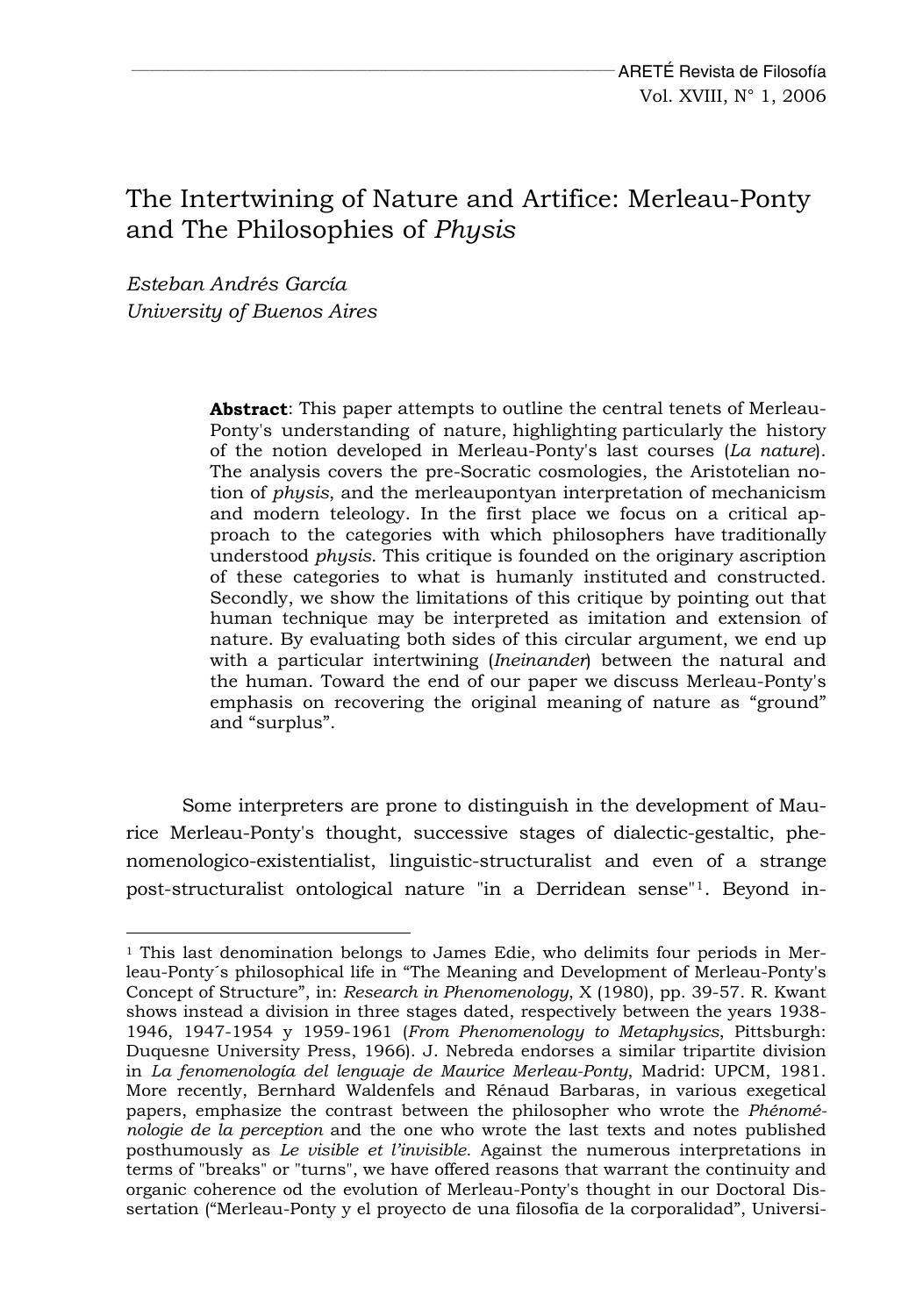tended turns or breaks and doubtful ascriptions of monstrous syncretisms[2](#page-1-0), the evolution of the philosopher's thought may be approached more simply as the organic and original development of a philosophy of embodiment and a philosophy of nature. This latter project is recognizable since his first major work, *La structure du comportement* –where he outlines a philosophy of nature in which the physical, biological and human orders are distinguished as three intertwining structural dimensions–, up until those last courses at the Collège de France (1956-1960) published under the title of *La nature*, on which we will focus in this paper<sup>[3](#page-1-1)</sup>. Perhaps the merleaupontyan project of restoring the philosophical value of a certain notion of "nature" may be considered extemporaneous or untimely, if not directly nostalgic, in light of the immediately following developments in Philosophy. Nature is for Merleau-Ponty not merely a "lazy philosophical postulate"<sup>[4](#page-1-2)</sup> thought-up in order to pass certain historical constructs for eternal and immutable , as is assumed in some recent cultural post-structuralist studies[5](#page-1-3). It is neither a matter, for the philosopher, of finding the definitive solutions to the traditional gnoseological problems in the latest findings of the natural sciences, in the style of some contemporary "naturalist epistemologies". The philosophical sense of nature is connected, for Merleau-Ponty, in somewhat enigmatic terms, with its "globalizing", "grounding" character, resistant to the human. In his later courses he defines even philosophy as "the will to confront the human artifice

dad de Buenos Aires, 2005, unpublished), as well as in "Cuerpos que suenan. Aspectos de la filosofía del lenguaje de Merleau-Ponty", in: *Escritos de Filosofía*, XXIII (2004), pp. 265-302.

<span id="page-1-0"></span><sup>2</sup> A charge of this kind is formulated by Vincent Descombes in *Lo mismo y lo otro.* 

<span id="page-1-1"></span>*Cuarenta y cinco años de filosofía francesa (1933-1978)*, Madrid: Cátedra, 1979. 3 Also in his *Phénoménologie de la perception*, Merleau-Ponty affirmed repeatedly his purpose of "rediscovering the natural world and its mode of existence that is not confused with the scientific object" (*Fenomenología de la percepción*, translation by J. Cabanes, Barcelona: Planeta-Agostini, 1993, p. 47; forthwith cited as *FP*). In this sense Rénaud Barbaras's interpretation is incomprehensible, when he proposes that "throughout the whole of the *Phénoménologie de la perception*" and "until the years 1956-57 Merleau-Ponty uses the notion of nature in a non-critical way and gives it its ordinary philosophical sense" as "a totality of objective events regulated by laws" ("Merleau-Ponty et la nature", in: *Chiasmi International*, II (2000), p. 47). It suffices to remember that Merleau-Ponty is the author of *La structure du comportement,* to doubt this interpretation which considers that "the question about Nature answers to a turn in Merleau-Ponty's thought", representing a "late" interest (*ibid.*, pp. 47, 49). Jean-François Courtine takes up this view in his dialogue with *Areté* when he claims that it is "the projects of the later Merleau-Ponty" that seem "to approach the tradition of the *Naturphilosophie"* (*Areté*, XVI, 2 (2004), p. 331).

<span id="page-1-2"></span><sup>&</sup>lt;sup>4</sup> Merleau-Ponty, Maurice, *La nature. Notes de cours du Collège de France*, París: Éditions du Seuil, 1995, p. 19 (forthwith cited as *N*).<br><sup>5</sup> J. Derrida, for example, claims that "there is no nature, only naturalization exists",

<span id="page-1-3"></span>quoted by Judith Butler in: *Cuerpos que importan. Sobre los límites materiales y discursivos del sexo*, traducción by A. Bixio, Buenos Aires: Paidós, 2002, p. 17.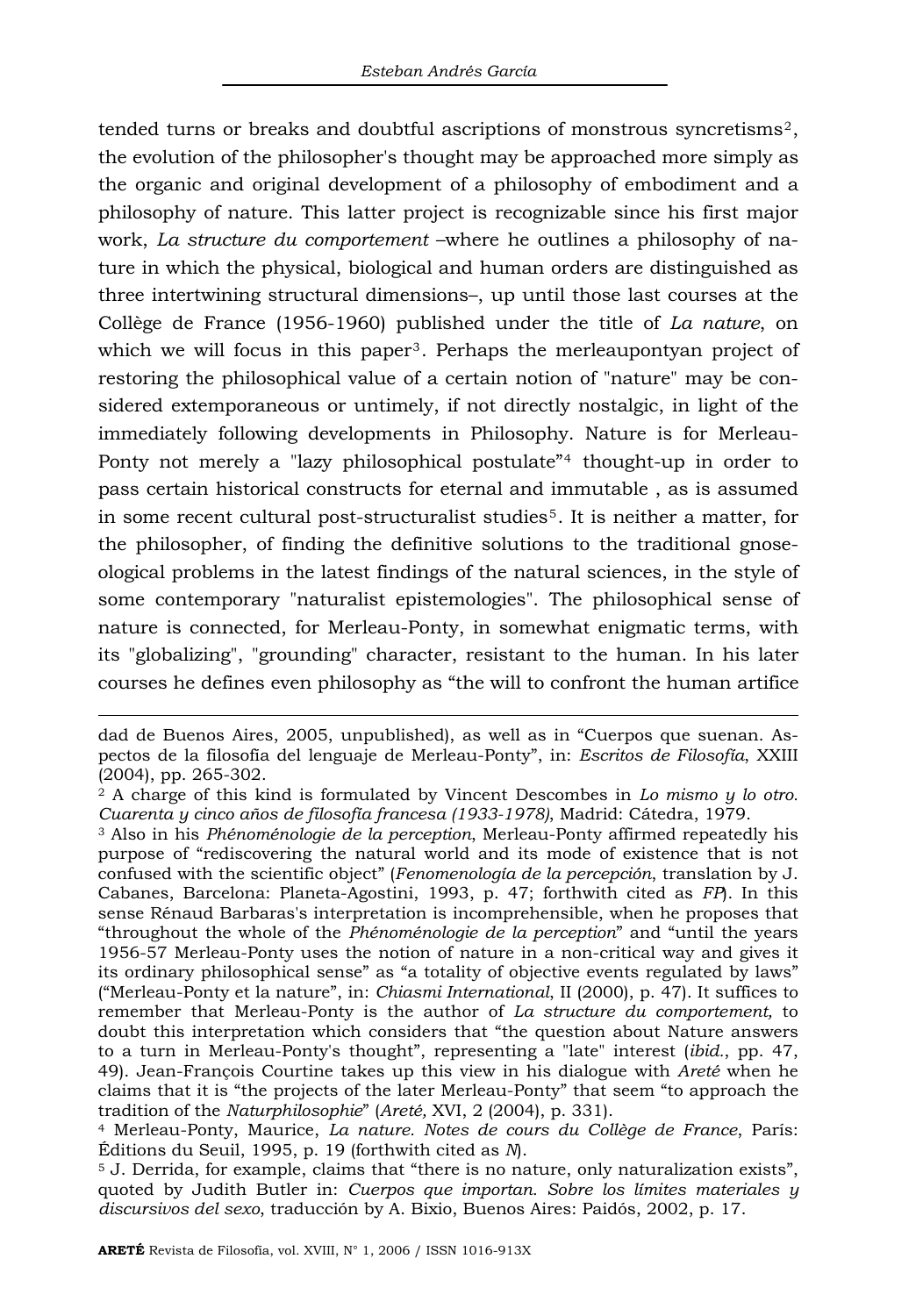with its outside, with Nature. Certainly, the philosopher's position is not free of risk. As Bachelard says, what we call 'natural' is frequently no more than bad theory". However, even after sliding this precaution, Merleau-Ponty invites us to ask whether "thought can live in a universe that is exclusively human and artificial"[6](#page-2-0).

His courses on the concept of nature propose initially to investigate "the primordial sense" of the term, which means not only to remember the senses it involved in the past, but also to envisage through this historical study "something that had always been seen"[7](#page-2-1) by those who first spoke philosophically about nature. We will list succinctly the general features of this notion, following the philosopher in the Introduction to his courses, as a sort of "clues" to guide his and our exploration. The "primordial" concept of *physis* that Merleau-Ponty is after in the ancient meaning of the term is related, in the first place, "with *movement*, as is shown by the etymological derivation of the word from the verb *phyo*, which alludes to the vegetable; the Latin word comes from *nascor*, to be born, to love; it preserves something of the first, more fundamental meaning". In the second place, this natural movement would outline for the ancients an immanent *sense*: "there is nature where there is a life with meaning … without this meaning being imposed by thought. It is the self-production of a sense. Nature... determines itself from within". In the third place, the brief introduction underscores the idea that human being is not the creator or the constituent of this dynamic structure of nature, but part of the natural order and stage of the natural movement. Natural production would not be, therefore, comparable without residue to human technical production, since it is *self-*production of a meaning. Hence the tacit reference to the old sophistical distinction between the naturally and the humanly constructed (technics) or instituted (culture): "Nature is different than man; it has not been instituted by him, it is opposed to habit, to discourse. Nature is the primordial, that is to say, the non-constructed, the noninstituted". Finally, Merleau-Ponty advances the idea, derived from the preceding point, that nature is imbued for human consciousness with a certain opacity or mystery that is inherent to it, and it resists our attempts to take away all its veils: "Nature is an enigmatic object, an object that is not totally

<span id="page-2-1"></span><span id="page-2-0"></span><sup>&</sup>lt;sup>6</sup> *N*, p. 119.<br>*7 Ibid.*, p. 19. In this paper we center our attention especially on Merleau-Ponty's first courses about nature (1956-1957), in which he develops a philosophical interpretation of the historical variations of the concept.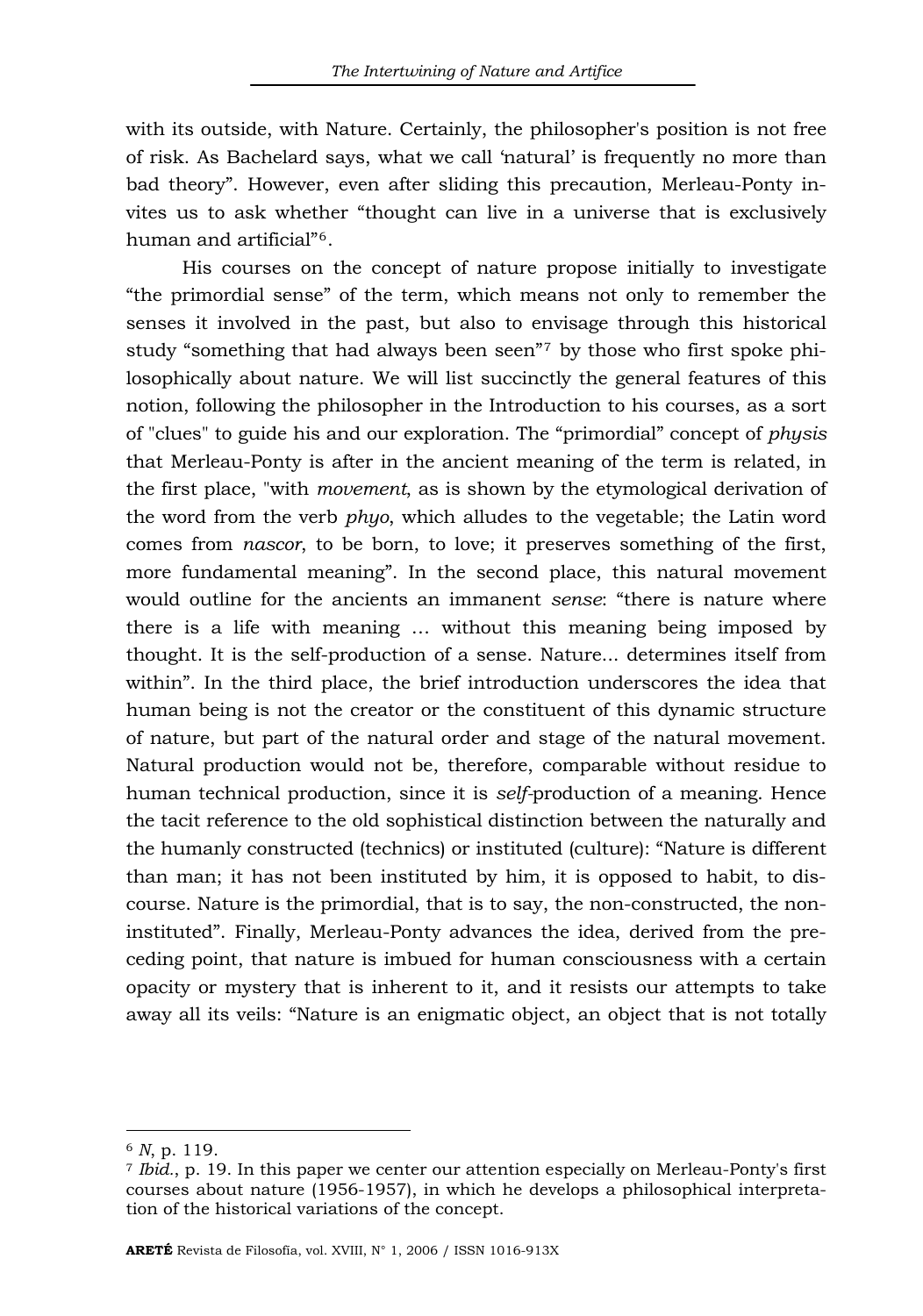an object; it is not totally before us. It is our ground, not what is before us but that which sustains us"[8](#page-3-0).

In the first place, then, Merleau-Ponty intends to identify a "primordial" feature of the concept of nature in its dynamism: "Nature is but passing", says the philosopher, quoting Whitehead[9](#page-3-1). This is, in fact, one of the marks of the ancient *physis*, that is why Merleau-Ponty begins by alluding to the verb *phýo*, the root of which *phý* means "to sprout" and applies primarily to living entities that change and  $\text{grow}^{10}$  $\text{grow}^{10}$  $\text{grow}^{10}$ . It is customary to associate this idea of nature as a process of change and becoming with Heraclitus, and Merleau-Ponty surely refers to the thinker from Ephesus in proposing a "return to a pre-Socratic notion of nature" as dynamism $11$ . But this conception of Heraclitean thought would be partial if it did not acknowledge that nature's passing and movement takes place for Heraclitus at the same time according o a *logos*, a structure or order that equally defines *physis*. Heraclitus' first fragment shows the close semantic proximity between *physis* and *logos* when it asserts consecutively that "everything is produced according to that *logos*" and consequently it pertains the philosopher to enunciate "everything according to *physis*"[12](#page-3-4).

<span id="page-3-0"></span><sup>8</sup> *Ibid.*, p. 9. The French text says "*ce qui nous porte*": what carries us, that on which we rest.

<span id="page-3-2"></span><span id="page-3-1"></span><sup>&</sup>lt;sup>9</sup> *Ibid.*, p. 163.<br><sup>10</sup> This archaic connotation is present in the first appearance of the term *physis* in Homer (*cf. Oddysey*, X, 303), where a medicinal herb is applied, even if in the homeric passage the plant's *physis* is rather translated as its "constitution", a "weak" meaning or use of the term that will be present in all Antiquity. The ancient meaning of the term *physis* as "constitution" is not "weak" in contrast with a "strong" meaning of nature in the modern sense, that is, "in the collective sense of sum total or agreggate of natural things", since this last [sense] was also quite foreign to the ancient use of the word. As Collingwood observes, there is another sense "that we recognize as its original, and strictly proper, sense: when it refers, not to a collection, but to a principle, in the proper sense of this word, a *principium*, *arché* or source". In this sense, nature "means something interior to a thing or that corresponds intimately and that is the source of its behavior. This is the only sense that it has in the first Greek authors and throughout the whole of the history of Greek literature it is preserved as its normal sense" (Collingwood, R.G., *Idea de la naturaleza*, México/Buenos Aires: FCE, 1950, p. 59). Even if this weren't the "only" ancient sense of the term, Collingwood's observation is worth having in mind to prevent assimilating the ancient *physis* to the modern sense of nature as a collection of mundane things.

<span id="page-3-4"></span><span id="page-3-3"></span><sup>&</sup>lt;sup>11</sup> *N*, p. 119.<br><sup>12</sup> Eggers Lan, C. and V. Juliá (eds.), *Los filósofos presocráticos I*, Madrid: Gredos, 1994, p. 380. We are using the direct translation from the Greek proposed by Dr. Néstor Luis Cordero (University of Rennes I, France) in his Doctoral Seminar on "The notion of *physis* from Homer to the Stoics" (Faculty of Philosophy and Letters at the University of Buenos Aires, 2003). The structure of the Heraclitean *physis*, that "according to which" natural movement is governed is the tension between opposites, day and night, hot and cold, what rises and what falls, etc.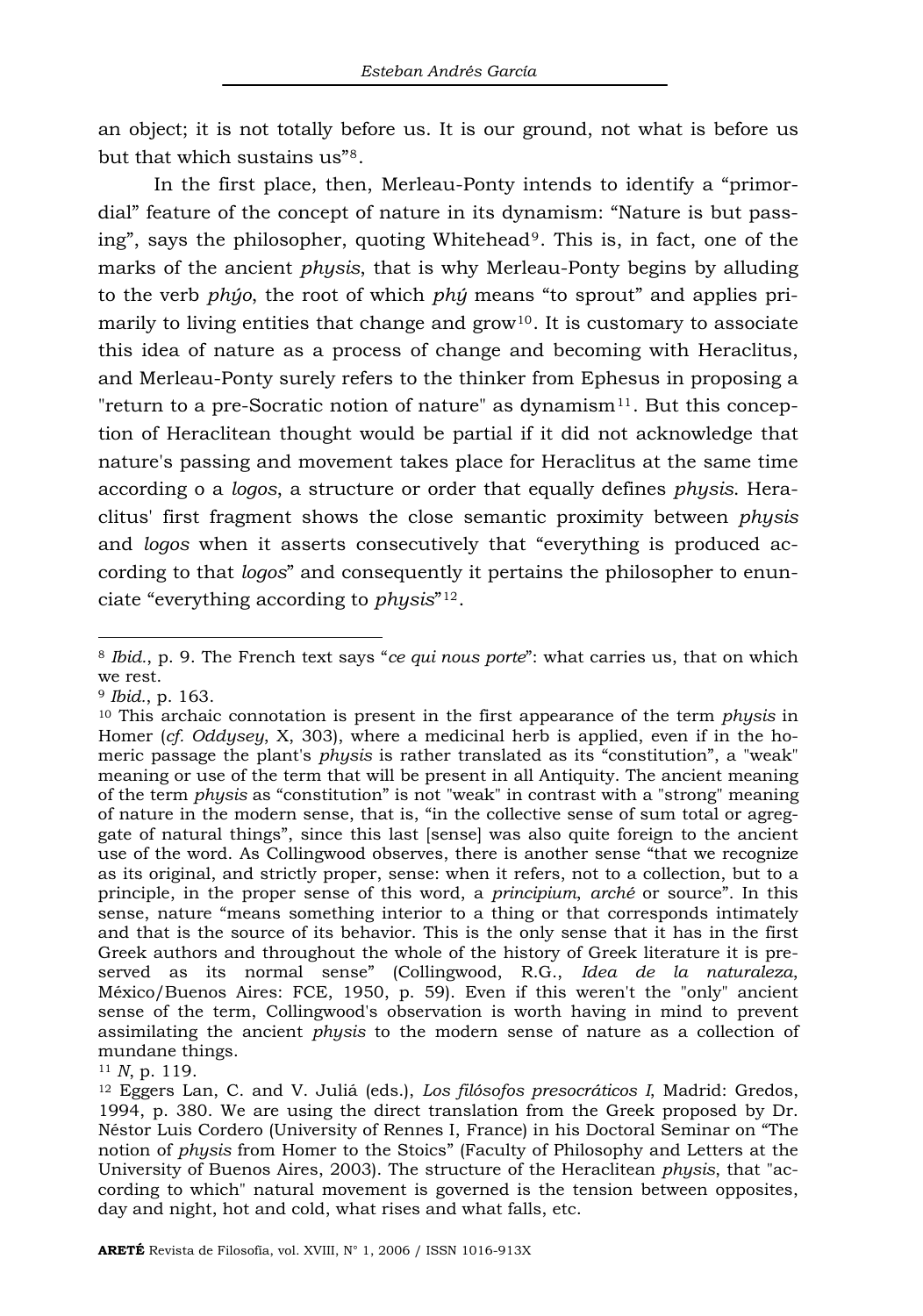This coexistence of dynamism and structure that Merleau-Ponty is right to acknowledge in the ancient conception of nature is made especially evident in the Aristotelian notion of *physis* as a process organized in terms of the end to which it tends. In Book V of the *Metaphysics*, Aristotle defines nature "in its first and proper sense" as "*ousía* [essence] of beings that have the principle of movement within themselves" and as "the principle of movement of natural beings"[13](#page-4-0). As E. Hartman observes, Aristotle asserts that *physis* is "at the same time essence and inner source of movement of natural substance. Now, the essence and source of movement can only be the same when the activity of the substance is involved in its definition.; and Aristotle seems to believe that this is the case with all natural substances that move by themselves"[14](#page-4-1). Natural is therefore "self-moving", what moves by itself, and Aristotelian "nature" is the essence of "self-moving". This dynamism of nature does not contradict the presence of a *form,* but rather allows itself to be regulated by it. Thus Aristotle asserts in his *Physics* that "what is natured insofar as it is being natured goes from one term to the other. Towards which? Not towards the starting point; it is towards where it tends, that is the form; thus it is the form that is nature"[15](#page-4-2). Aristotelian nature is therefore the essence of what moves by itself, but more properly it is the direction of this movement, its orientation (*telos*) that coincides with its form (*morphé*). Merleau-Ponty in his courses refers in this sense of the passage in the treatise *Del cielo* (IV, 1, 308a15ss), where Aristotle claims that "through their own nature" light bod-ies ascend<sup>[16](#page-4-3)</sup>. As Merleau-Ponty suggests, dynamism passes to a second plane in the Aristotelian definition of nature, since ultimately "the idea of a qualitative destiny" prevails: "what matters is the relationship between the light body and weight, insofar as qualitatively defined region. The totality of nature is thus divided in qualitatively defined regions, location of certain natural phenomena (sublunary phenomena); it is realization, more or less achieved, of this qualitative destiny of bodies"[17](#page-4-4). The Aristotelian definition of nature slides then from movement to the finality of movement, and to the definition of this end as form. Aristotle insists, that nature possesses or *is* in itself a kind of spontaneous ordering, specially when opposed to the conception of nature –that he attributes to the sophist Antiphon– as what is "unformed",

<span id="page-4-0"></span><sup>13</sup> Aristotle, *Metaphysics*, 1015a 10-20, translated by H. Zucchi, Buenos Aires: Sudamericana, 1978, p. 239.

<span id="page-4-1"></span><sup>14</sup> Hartman, E., *Substance, Body, and Soul. Aristotelian Investigations*, New Jersey: Princeton University Press, 1977, p. 138.

<span id="page-4-2"></span><sup>15</sup> Aristotle, *Physique I-IV*, translated and established by H. Carteron, Paris: Les Belles Lettres, 1996, p. 60.

<span id="page-4-4"></span><span id="page-4-3"></span><sup>16</sup> Quoted in: *N*, p. 23. 17 *Ibid*.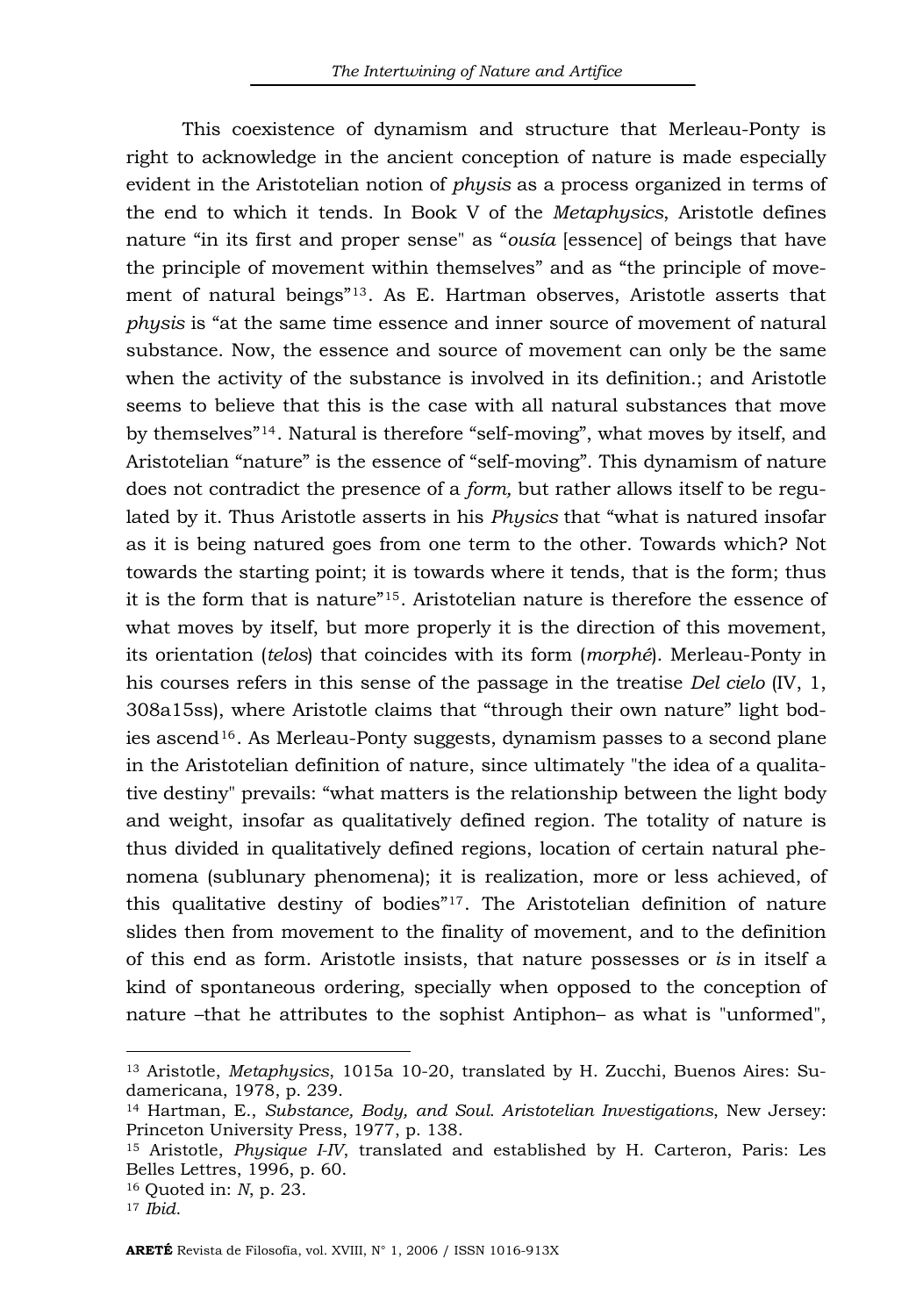the *arythmiston* or unstructured (*Physics*, II, 193a): "for example, the nature of the bed would be wood; of the statue, metal. Proof of this is, Antiphon says, that if we bury a bed and putrefaction has the force to sprout, it is from the wood and not from the bed that it will be produced."[18](#page-5-0). Aristotle considers a series of arguments that oppose that definition of nature as unformed matter to conclude defining *physis* itself as a form and type (*morphé* and *eidos*). Although it's true, for example, as Antiphon said, that a bed does not grow from a bed but from the wood or the "vegetable", the latter is not however mere unformed matter", but possesses in itself a form that is its principle of movement and it is because of it that the vegetable grows from the vegetable and not from something different. Antiphon's example is thus redirected by Aristotle to the assertion of his own thesis that "it is still form that is na-ture"<sup>[19](#page-5-1)</sup>.

Merleau-Ponty's reflection, however, stops at that difference emphasized by the Sophists between what is natural and what is fabricated or instituted by man, not only in his last course, but already in his *Phénoménologie de la perception* (1945). A natural thing such as a stone, he says in that work, has "something inhuman", "it ignores us and rests in it"[20](#page-5-2). "The real [*i*.*e*., in the context, the natural thing] differs from our fictions because it invests in and deeply penetrates matter. Of the painting, once torn, we no longer have in our hands more than the pieces of a painted canvas. If we break a stone and its fragments, the pieces we obtain will still be pieces of stone. The real lends itself to an infinite exploration, it is inexhaustible. This is why human objects, utensils, manifest themselves to us as proposed in the world, while things are rooted in a bed of inhuman nature. [Regarding a painting or utensil]… we feel that it is made deliberately, that in its case meaning precedes existence and that it does not involve more than the minimum matter to communicate itself. On the contrary, the won-der of the world resides in that, in it, sense is but one with existence"<sup>[21](#page-5-3)</sup>.

Translated into the traditional Aristotelian terms, Merleau-Ponty is asserting not only that nature is the matter out of which human artifacts are made and that that matter contains form within itself, as Aristotle pointed out, but that in investing the totality of matter, the natural forms are much more essential, ubiquitous and mysterious than handmade forms. Now, if natural form coincides with its matter, differently from the fabricated object where they are distinguishable, aren't we saying that the

<span id="page-5-0"></span><sup>18</sup> Aristotle, *Physique I-IV*, p. 60. 19 *Ibid.*, p. 62. 20 *PP,* p. 336. 21 *Ibid.*, pp. 337, 338.

<span id="page-5-1"></span>

<span id="page-5-2"></span>

<span id="page-5-3"></span>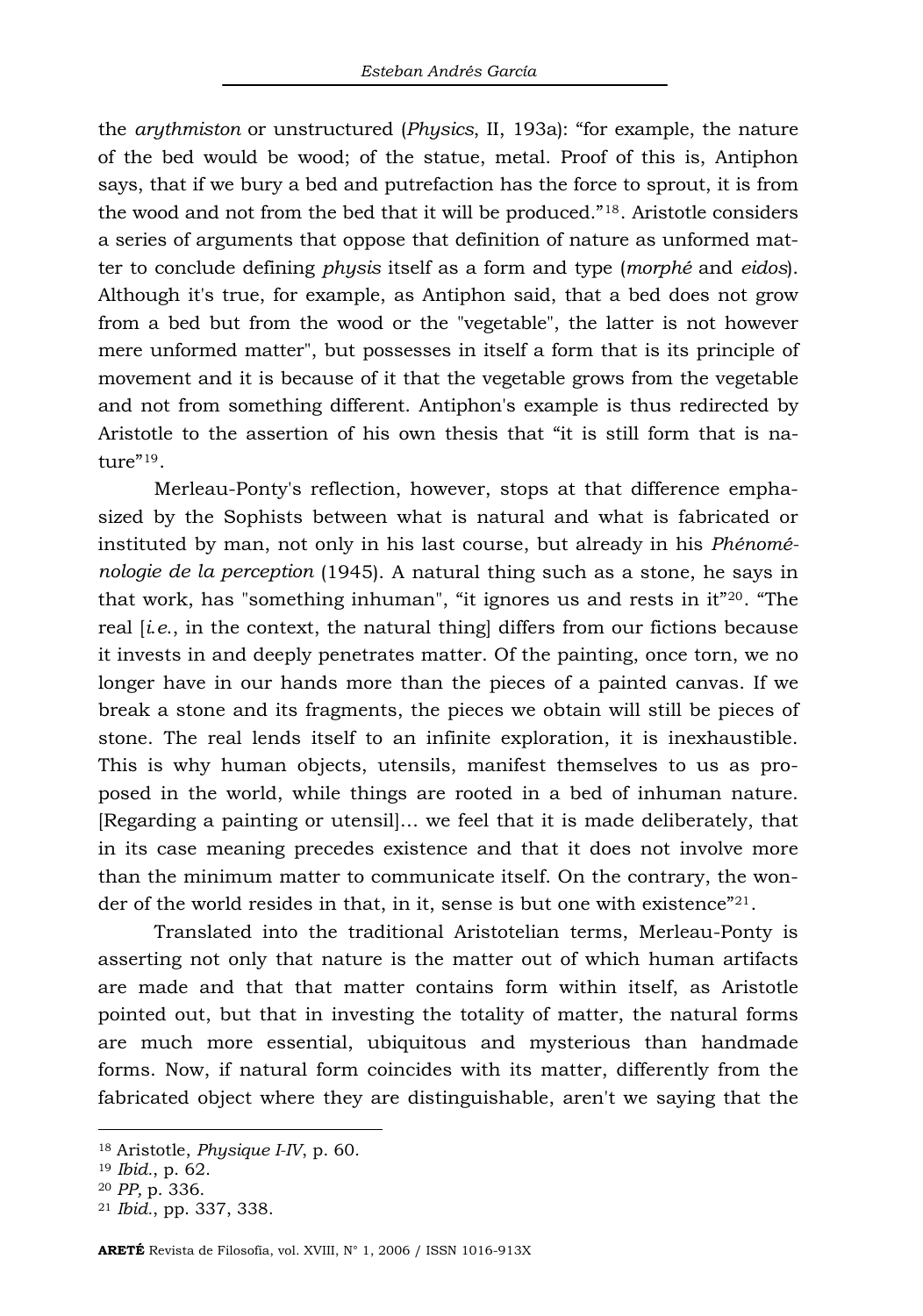distinction between matter and form dissolves when applied to nature and, to put it plainly, that these categories do not apply *strictu sensu* to natural being and are rather proper to the human artifact?

We may ask ourselves, then, if the Aristotelian distinction between matter and form is not itself borrowed from human technical fabrication and whether to attempt to apply them to nature Aristotle is not incurring a certain anthropomorphism. When from *Physics*, II, 194b Aristotle begins to distinguish the four causes of "generation and corruption and all physical change"[22](#page-6-0) –material, efficient, formal and final causes, where the last is the primordial (195a)– it is noteworthy that examples of human techniques proliferate in the Aristotelian text, especially medicine, sculpture and the construction of a house. Isn't it at least a little curious, for example, that the four kinds of causes of "generation, corruption and movement" of natural beings can only be clearly distinguished in the construction of a statue?[23](#page-6-1) According to Heidegger, who called attention to this problem, the tradition of Western thought has considered "the thing" as the synthesis of matter and form –conformed matter– but these categories proceed from the mode of being of the artifact or the useful. Form is originally that which determines the choice of matter and the production of the artifact in view of a certain function or use that the artisan foresees $24$ . This utilitarian and anthropomorphic way of seeing things, Heidegger claims, regulates and limits our vision of *physis*, prevents us from seeing that the thing could be as mere thing, beyond the fabrication of man, and leads us to think of nature –even without being aware of it– as adapted to man: it suggests in a veiled way that it is under our control, management and mastery. However, the philosopher warns us, "there is much in things that man is incapable of mastering. Little is known. What is known is approximate, what is mastered uncertain. Being never is, as it may appear on first sight, our work and much less only our representation"[25](#page-6-3). If form and finality are categories derived from human technical production and presuppose an hypothetical hidden artisan, we could say that it is the opacity implied for us by the "author" of the stone and its obscure "intention" –or rather, it is the nonexis-

<span id="page-6-1"></span><span id="page-6-0"></span><sup>&</sup>lt;sup>22</sup> Aristotle, *Physique I-IV*, p. 65.<br><sup>23</sup> The fact that the Aristotelian categories applied to Nature are derived from them to think of human fabrications is evidenced by passages from *Physics* such as the following: "If artificial things are produced in view of some end, the things of nature are also … for in artificial things as much as in natural things the consequents and the antecedents are in the same relation between themselves" (*ibid.*, II, 199a, p. 77). 24 *Cf.* Heidegger, M., "The Origin of the Work of Art", in: *Arte y poesía*, translation by

<span id="page-6-2"></span>S. Ramos, México/Buenos Aires: FCE, 1958, pp. 52, 43-46. 25 *Ibid.*, p. 68.

<span id="page-6-3"></span>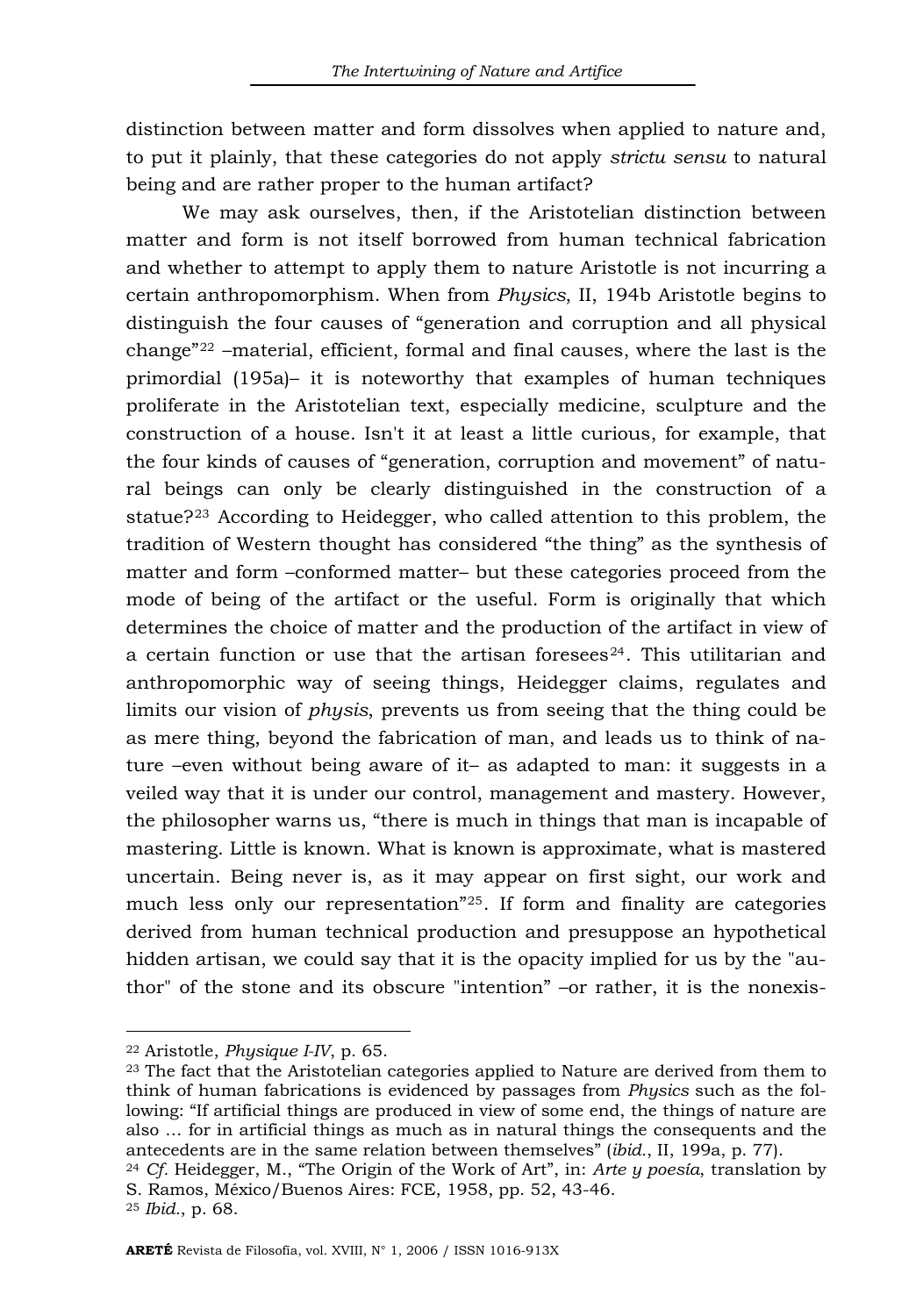tence of the artisan in a process that Aristotle appropriately defined rather as "self construction<sup>[26](#page-7-0)</sup>- that gives it its characteristic strangeness and excess of meaning, makes it border with the *arýthmiston* –that nonsense that Aristotle attempted to repress– and opens it to an "infinite exploration". We perceive the stone as stranger than the spoon, since no human fabricated it and it harbors therefore an obscure and perhaps unfathomable function. And it is necessary to remember that this consideration of the inherent mystery of nature is at least as old as the observation that the *logos*, order or good sense is immanent to its movement. It was Heraclitus, observer of *logos* that governs natural becoming, who also asserted that "*physis* likes to remain hidden"[27](#page-7-1). Merleau-Ponty will even say that nature, insofar as it shows itself only hiding itself, represents "the non-phenomenology"[28](#page-7-2).

Merleau-Ponty suggests that the fact that this order inherent to nature in which man is immersed has not been posited by him, that it escape thought and be self-generating, connotes not just an essential mystery of nature, but places man and nature in a particular relation of ontological intertwining that differs from mere difference and opposition.[29](#page-7-3) In this sense, the philosopher refers in *La nature* to the stoic ideas of sympathy, destiny, bond and action at a distance (as that observed in a spider's web), all of them expressing the same feeling of belonging that epitomizes the stoic statement found in Diogenes Laertius: "our *physis* is part of the uni-

<span id="page-7-0"></span><sup>26 &</sup>quot;If the art of constructing ships were in the wood, it would act as nature" (Aristotle, *Physique I-IV*, II, 199b, p. 79). In this sense, according to Pierre Hadot in his recent study of the history of the concept of nature, Aristotle "adds radical oppositions" to the simple analogy between human technics and *physis* as a divine art defended by Plato (*cf. Sophist*, 265css). This problematic of natural self-organization introduced by Aristotle "will dominate all the history of the notion of nature" (Hadot, P., *La voile d'Isis. Essai sur l'histoire de l'idée de Nature*, París: Gallimard, 2004, pp. 39-42).

<span id="page-7-1"></span><sup>27</sup> Eggers Lan, C. and V. Juliá (eds.), *o.c.*, p. 394, fragment 123. We are using the translation by Dr. Néstor L. Cordero (*cf*. *supra*, note 12). P. Hadot considers alternative translations and interpretations of the enigmatic sentence (*physis kryptesthai* 

<span id="page-7-2"></span>*philei)*, in: *o.c.*, pp. 25ss. 28 *Cf.* Merleau-Ponty, M., *Signes*, París: Gallimard, 1960, pp. 225-227. On this point the merleaupontyan reflection approaches M. Heidegger's: it is enough to recall the inspired heideggerian paragraph about the impenetrability of the weightlyness and color of the stone, that ends in a very heraclitean way: "the earth only opens and illuminates as it is itself where it preserves itself as essentially insurmountable, receding at each discovery... The earth is what has as it essence to conceal itself from itself" (Heidegger, M., *o.c.*, p. 68). 29 This relation of *Ineinander* ("one-in-the-other") that Merleau-Ponty expresses in

<span id="page-7-3"></span>terms of a "chiasm", "intertwine", "overlap", "imbrication", etc., constitutes for the philosopher the central discovery in the phenomenology of E. Husserl (*cf.* Merleau-Ponty, M., *Filosofía y lenguaje. Collège de France, 1952-1960*, translated by H. Acevedo, Buenos Aires: Proteo, 1969, pp. 111ss.).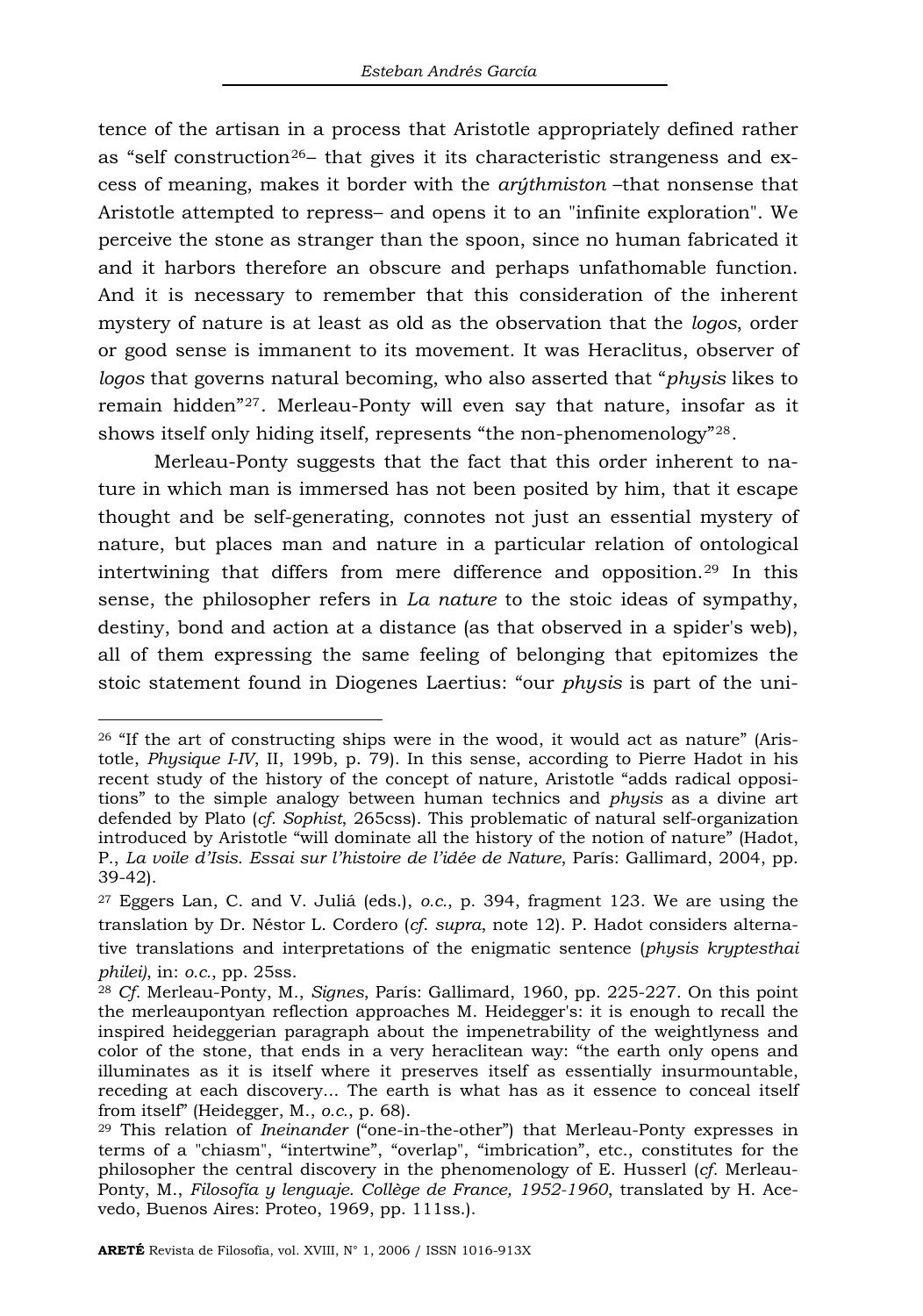verse"[30](#page-8-0). This means for Merleau-Ponty not only that nature, far from being an object in front of us, is "our ground" and "that which sustains  $us^{\prime\prime}31$  $us^{\prime\prime}31$ , but also that insofar as participants of its mystery, and insofar as natural beings, we are opaque to ourselves. The opacity that nature represents in my own existence is found modeled in my being mortal. My carnal existence connects me intimately with "an originary past" like that of my birth that prevents me from being transparent to myself and at the same time points me in the direction of an "inaccessible future" such as that of my death $32$ . We can thus repair, in the impossibility of remembering the strange philogenetic past of which our most intimate anatomical constitution is, however, the trace. Nature is a past we carry in our body like *our own* past upon which we rest, though it does not cease to be a *strange* past that resists our remembering since we have never lived it in the present: "an original past, a past that has never been present"[33](#page-8-3). Insofar as our existence is corporeal and we are therefore in "ontological circuit"[34](#page-8-4) with the world, it presents itself to us not only as a "problem" to solve or explain and whose data I can display before me, but also as a "mystery" in which I am involved and that I cannot but experiment, according to Gabriel Marcel's famous distinction, which Merleau Ponty seems to take up here<sup>[35](#page-8-5)</sup>. In this sense, Pierre Hadot has rightly recognized in Merleau-Ponty's reflection a tendency to point to the limits of natural-scientific explanation and "to open the possibility … of a lived contact with the inexplicable appearance or sprouting [*jaillissement*] of reality, that is, with *physis* in the original sense of the word"[36](#page-8-6).

<span id="page-8-0"></span><sup>30</sup> Dioegenes Laertius, *Vie, doctrines et sentences des philosophes illustres*, translated by R. Genaille, París: Librairie Garnier Frères, s/f, VII, 87. We are using the translation proposed by Dr. Néstor L. Cordero (*cf.* note 12).<br><sup>31</sup> *N*, p. 20. Merleau-Ponty is explicily inspired here by Husserl, E., "the earth does

<span id="page-8-1"></span>not move", in: *Excerpta philosophica*, 15 (1995). Other interesting phenomenological developments of these ideas of Husserl's about the earth are found, for example, in Held, Klaus, "Sky and Earth as Invariants of the Natural Life-World", in: Orth, E.W. y Chan-Fai Cheung (eds.), *Phenomenology of Interculturality and Life-World*, Freiburg/Munich: Alber, 1998, pp. 21-41; Patocka, J., *Notas sobre la prehistoria de la ciencia del movimiento: el mundo, la tierra, el cielo y el movimiento de la vida hu-*

<span id="page-8-2"></span><sup>&</sup>lt;sup>32</sup> *FP*, p. 375. We develop some implications of this *Ineinander* between the property and the strangeness of our experience in our paper "Inconmensurabilidad, experiencia de lo extraño y comunidad carnal en Simone Weil y la fenomenología contemporánea", in: *Dianoia*, XLV (1999), pp. 187-216. 33 *FP*, p. 257. 34 *<sup>N</sup>*, p. 288. 35 *Cf.* Marcel, Gabriel, *Être et avoir*, Paris: Aubier, 1935. 36 Hadot, P., *o.c.*, p. 313.

<span id="page-8-4"></span><span id="page-8-3"></span>

<span id="page-8-5"></span>

<span id="page-8-6"></span>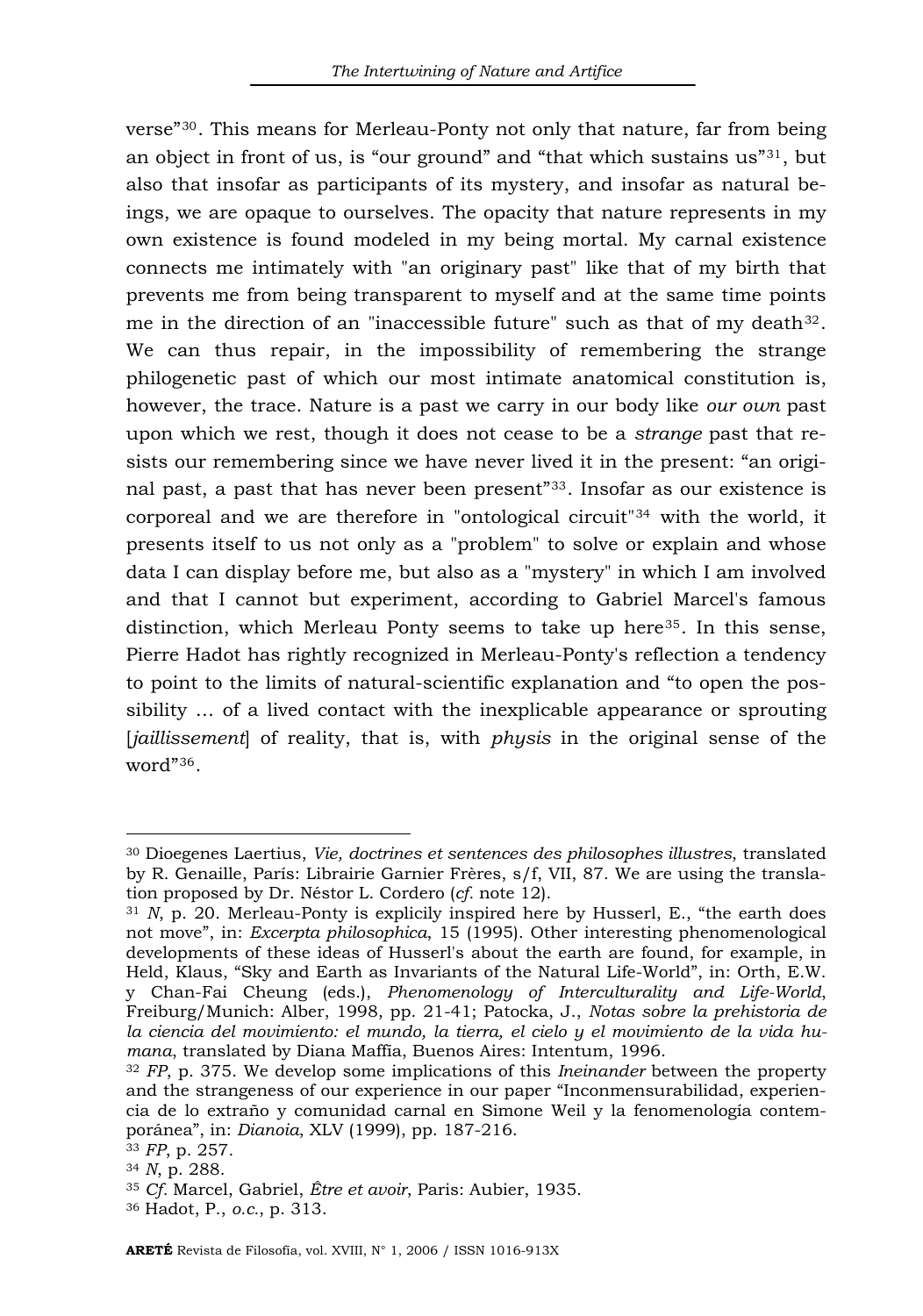To do justice to this inherent opacity in natural being it becomes necessary, therefore, at least to weaken the strong Aristotelian teleology. Ending his course through the ancient and modern conceptions of nature, teleological as well as mechanicist, Merleau-Ponty will conclude that teleology –which is found in different forms in Aristotle and later, as we will see presently, in Kantianism– is a form of anthropomorphism in the same sense as mechanicism[37](#page-9-0). From the verification of "Being is not before us but behind us" there follows rather for Merleau Ponty "a return to a pre-Socratic idea of nature: nature…is a child that plays; it gives meaning…. [but] that meaning is never total. For a thought of this kind, finalism and causalism are both rejected as artificialisms that, as such, ignore natural production"[38](#page-9-1). The return to this pre-Socratic idea, then, would amount to doing justice to the dynamism of nature weakening its form or finality in terms of an "outlined or open sense": it is true that nature seems to arrange or sketch a meaning, but to intend to unveil its ultimate meaning or to postulate a "final end" to its movement –as Aristotle's first unmoved mover– means ignoring the fact that we are part of its movement and not its constituents. Aristotle is forced to postulate that the form in its ultimate sense, such as the physicist "must know it", escapes the movement that defines the natural: the ultimate finality of movement ends up being the end of movement when the physicist's knowledge –already transformed into "metaphysical" in the latter sense of the term – ends up subsuming natural movement in an all-encompassing last of the "first causes"[39](#page-9-2). If instead we consider that we do not institute or fabricate the perpetual "natural production", not only do we give up deciphering its ultimate finality, but we also have to affirm that it does not have it, since if it did it would lose its essential dynamism. That is why Merleau-Ponty talks about the world as a "structure in perpetual re-structuring" or as possessing a "sense in perpetual signification" "never completed".

"The natural world –says Merleau-Ponty in his *Phenomenology of Perception*– is the horizon of all horizons... that guarantees a unity to my experiences", but it does not do so in the manner of a last or total meaning: "the same world is not a certain signification common to all our experiences". Since because I am a body I am also a natural being, "my life es-

<span id="page-9-0"></span><sup>37 &</sup>quot;The mechanism affirms an artificial natural and finalism a natural artificial" (*N*, p. 119).

<span id="page-9-2"></span><span id="page-9-1"></span><sup>38</sup> *Ibid*. 39 We refer to "the unmoved movers, as the absolutely unmoved mover and the first of all" (Aristotle, *Physique I-IV*, II, 198b, p. 75).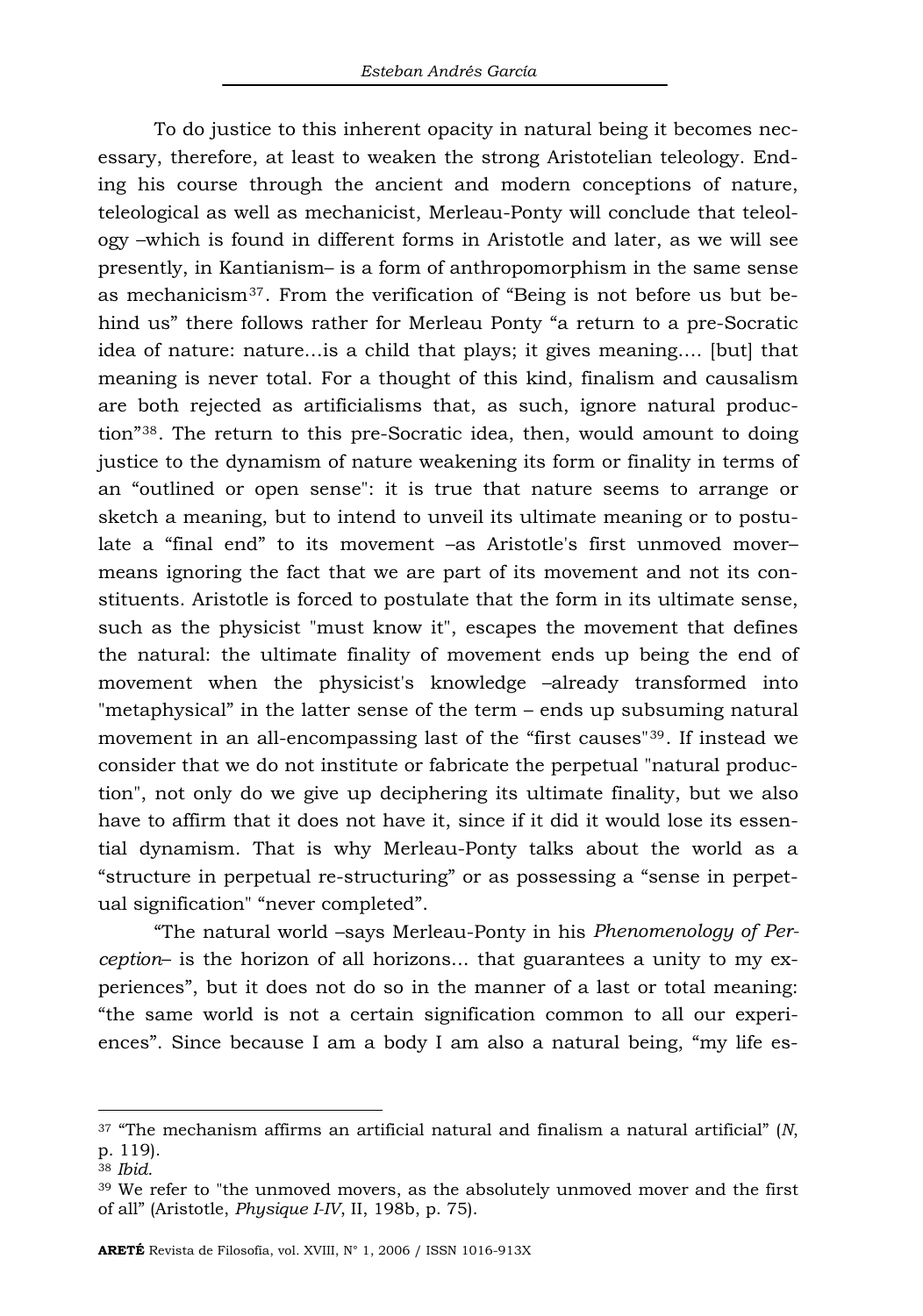capes me from all sides, it is circumscribed by impersonal zones"[40](#page-10-0). And this incompleteness in my experience of the world –which is incompleteness of the world itself– is not an obstacle to my experience's being significant, but rather a condition of its being so, since there could not be a spatial environment nor a temporal context except for a body that inhabits them from a limited and circumscribed point of view. This is how the world is always given to us in a movement that simultaneously dissociates and composes the present with its unpresented horizons and for this reason  $consciousness cannot separate its clarity from error<sup>41</sup>. In sum, Merleau consciousness cannot separate its clarity from error<sup>41</sup>. In sum, Merleau consciousness cannot separate its clarity from error<sup>41</sup>. In sum, Merleau-$ Ponty summarizes, it is essential to the world to present itself as "open" and promise us "always 'something more to see'". This is sometimes expressed in saying that the thing and the world are mysterious....They are even an absolute mystery, that bears no explanation, [and] not because of a provisional defect of our knowledge... There is nothing to see beyond our horizons, but other landscapes and other horizons; nothing inside the thing, except other smaller things"[42](#page-10-2).

A step beyond Merleau-Ponty, we can ask ourselves if a "return to a pre-Socratic idea of nature" such as that proposed by the philosopher would mean we should definitely beware of falling into some kind of anthropomorphism. We ask ourselves, more generally, if "the long received tradition –which Merleau Ponty seems to echo– claims… the precedence of the philosophy of nature over that of man and culture"[43](#page-10-3). According to the traditional view that claims the precedence of the cosmic problem with respect to the human, Western philosophy would have appeared for the first time "with the pre-Socratic naturalists, in the form of a cosmology and... only later, with the sophists and Socrates, [it would have descended] from the heavens to earth, turning towards man and his moral, legal, political, artistic, etc., creations, etc., that is, to the world of culture"[44](#page-10-4). This traditional supposition (expressed in diverse ways by Zeller, Berthelot, and to certain extent Jaeger) is questioned by R. Mondolfo in his work *En los orígenes de la filosofía de la cultura*[45](#page-10-5). The philosopher points at least to

<span id="page-10-3"></span><span id="page-10-2"></span>

<span id="page-10-1"></span><span id="page-10-0"></span><sup>40</sup> *FP*, pp. 342, 344. 41 *Cf. FP*, p. 345. 42 *Ibid.*, p. 346. 43 Mondolfo, Rodolfo, *En los orígenes de la filosofía de la cultura*, Buenos Aires: Hachette, 1960, p. 13.

<span id="page-10-5"></span><span id="page-10-4"></span><sup>&</sup>lt;sup>44</sup> *Ibid.*, p. 14.<br><sup>45</sup> Mondolfo's developments bring together and elaborate in an original way the suggestions by Karl Joël (*El origen de la filosofía de la naturaleza desde el espíritu de la mística*), A. Rey (*La jeuneusse de la science grecque*) and B. Farrington (*Ciencia griega*, *El cerebro y la mano en la antigua ciencia griega*), among other authors (*Cf*. Mondolfo, Rodolfo, *o.c.*, pp. 15, 22).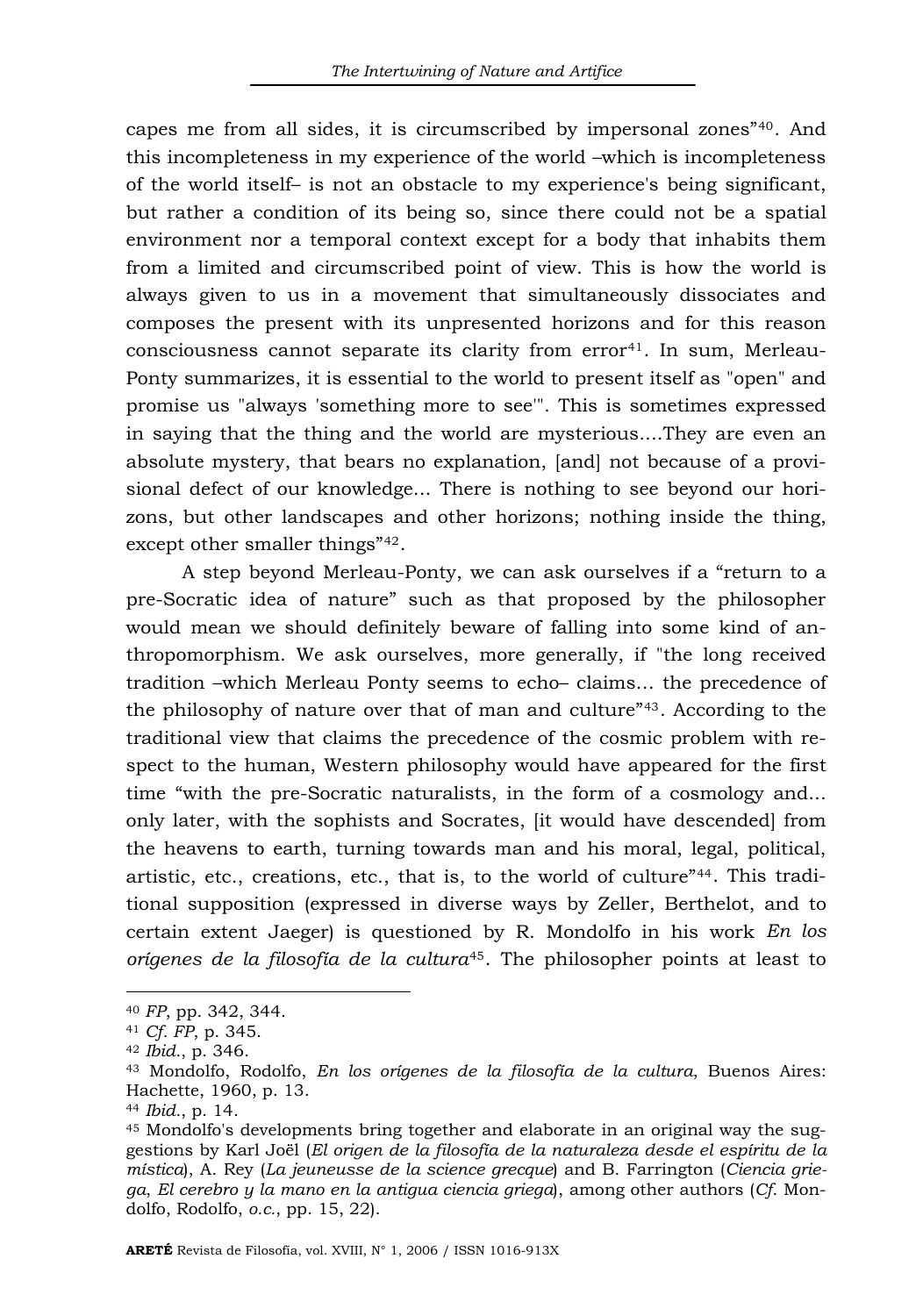three realms of human action that would have provided the basic categories on which the first philosophies of nature rested: *mythology* and anthropomorphic polytheism, *morality* and the *legal and political* functioning of ancient communities and, lastly, human *techniques*. Aristotle (*Metaphysics*, I, 982b) as much as Plato (*Sophist*, 242c), compared those who first philosophized with the narrators of myth and it is clear that these mythical representations –which, at least formally, inspired them– were characterized by an anthropomorphic polytheism. Cosmic beings and forces were frequently represented as gods with forms, characters and reciprocal relations analogous to those proper to men and human societies: the love that joins them, the hate that separates them, the alliances, struggles, generations,  $etc<sup>46</sup>$  $etc<sup>46</sup>$  $etc<sup>46</sup>$ . One could think, however, that philosophy itself is born just when it separates itself from anthropomorphic and mythical representations and attempts to provide a synthetic or organic vision of the world, finding principles, regularities and laws. But when asking ourselves about the origin of this properly philosophical conception of an impersonal and immutable need that sums up the concept of "law", we are lead to considering the following source of the implicit "pre-Socratic anthropomorphism" pointed out by Mondolfo: morality and the legal-political life belonging to the ancient communities. Already in Homer and Hesiod "the subjecting of the human world to the law of justice (*Dike*, *Némesis*, *Themis*) begins to imply an indirect and partial subjection of the natural world to the same, prelude of a total projection of the law". The idea of law appears thus initially "as a demand and realization of justice", having to do, in sum, to an idea of "social and not natural origin"[47](#page-11-1). The first properly philosophical claim of the legality of nature should probably be attributed to Anaximander, whose "cosmic justice" reminds us that "the Greek idea of cause (*aitía*) has been in its origin, one and the same with the idea of blame" and, as Jaeger also asserts, "has been transferred from legal imputation to physical causality"[48](#page-11-2). The same could be seen in Heraclitus, in whom the typically Greek concept of "as in the *polis*, so also in the universe there is a law..." prevails. His doctrine of the opposites gets is live power... from a direct intuition of the process of human life"[49](#page-11-3). The projection of the human law on nature would have retroactively conferred greater value and power to the idea of law itself, so that once the idea of an ordered nature had been accepted, it would have served, thanks to a paradoxical inversion, as a model to justify the order

<span id="page-11-0"></span><sup>46</sup> *Cf.* Mondolfo, R., *o.c.*, p. 18. 47 *Ibid.*, p. 21. 48 *Ibid.*, p. 32. 49 *Ibid.*, p. 34.

<span id="page-11-1"></span>

<span id="page-11-2"></span>

<span id="page-11-3"></span>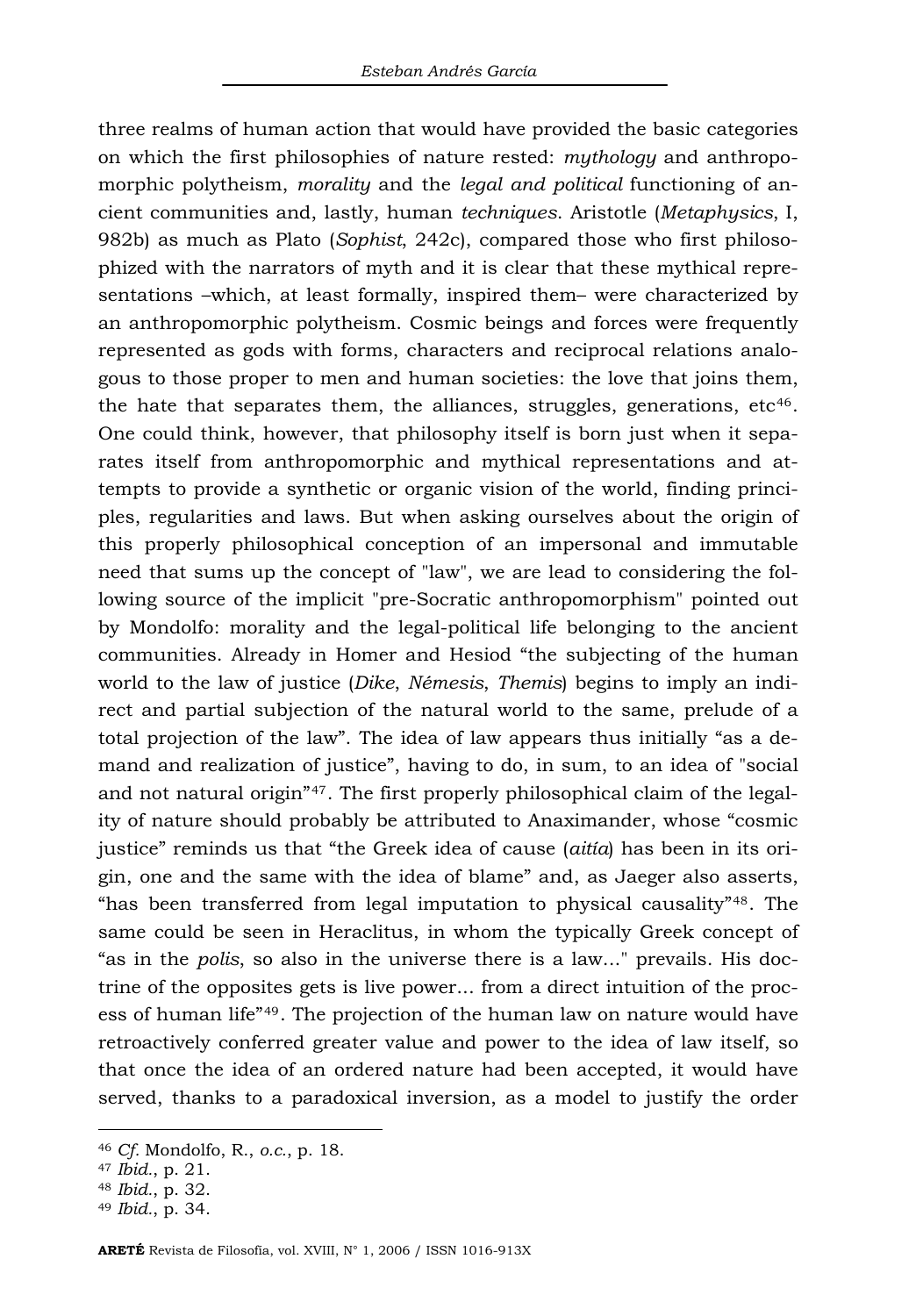and law of the human microcosm as much in the political as in medical technics –later we will refer to the Hippocratic school in this sense. In this last case, the very concepts of the functioning of human society would not have been directly transferred to the human body, but would have been first projected to the natural macrocosm, to later fall upon the organism by means of a cosmic *melotesía*, that is, an assimilation or correspondence between the elements and parts of the cosmos to the elements, members and organs of the body $50$ . According to Mondolfo's last hypothesis, nature would have been nothing but a mirror that reflected humanity's own image –that which men had previously projected on her– without our knowing it while we sought a foundation or explanation of humanity's own order in it. Let us remember, lastly, that in order to guarantee the third source of anthropomorphism referred to by Mondolfo, that the technical inspiration of the pre-Socratic cosmologies is evident to the many historians that have observed that Greek philosophy was born precisely in a time (VIth Century) and a place (ionic colonies) of intense contact with technically advanced Eastern civilizations[51](#page-12-1). In Anaximander, for example, "Everyone seems to have been conceived in the image of the machine", and particularly of the wheel<sup>[52](#page-12-2)</sup>. The technics of the sling combined with the technics of lighting a fire by rubbing would have inspired the idea in Anaxagoras and the atomists, that the sun and the stars are stones lit up by the speed of circular motion. The very terms used in Anaximenes' cosmology are terms proper to the filling of textile matter in the art of weaving that flourished in Miletus<sup>[53](#page-12-3)</sup>. His conception of the heavenly vault as crystalline would be indebted to the technics of the manufacture of glass, that the Milesian had brought from Egypt. In Heraclitus the examples multiply: technics like sieving, weaving, fermentation or commercial exchange, and instruments like the bow and the zither are some of the uncontroverted models that inspire Heraclitean thought about *physis*, while painting, panification, the fabrication of glass and clepsydras inspire the ideas of Empedocles about the functioning of the world and the organism<sup>[54](#page-12-4)</sup>. "The ancient natural philosopher -Mondolfo

<span id="page-12-0"></span><sup>50</sup> *Melotesías* such as those found in Empedocles and before him in oriental, Egyptian and Babilonian, conceptions, the legacy of which was transmitted even to the Middle Ages and the Renaissance. In this respect, *cf.* for example, Wayman, A., "The Human Body as Microcosm in India, Greek Cosmology, and Sixteenth-Century Europe", in: *History of Religions*, 22, 2 (1982), pp.172-190.<br><sup>51</sup> *Cf.* Mondolfo, R., *o.c.*, p. 86.<br><sup>52</sup> *Ibid.*, p. 89. Also the blacksmith's bellows is Anaximander's model to understand

<span id="page-12-1"></span>

<span id="page-12-2"></span>the fire of the stars.

<span id="page-12-3"></span><sup>53</sup> *Cf. ibid*., pp. 91, 92. 54 *Cf. ibid*., pp. 93-98.

<span id="page-12-4"></span>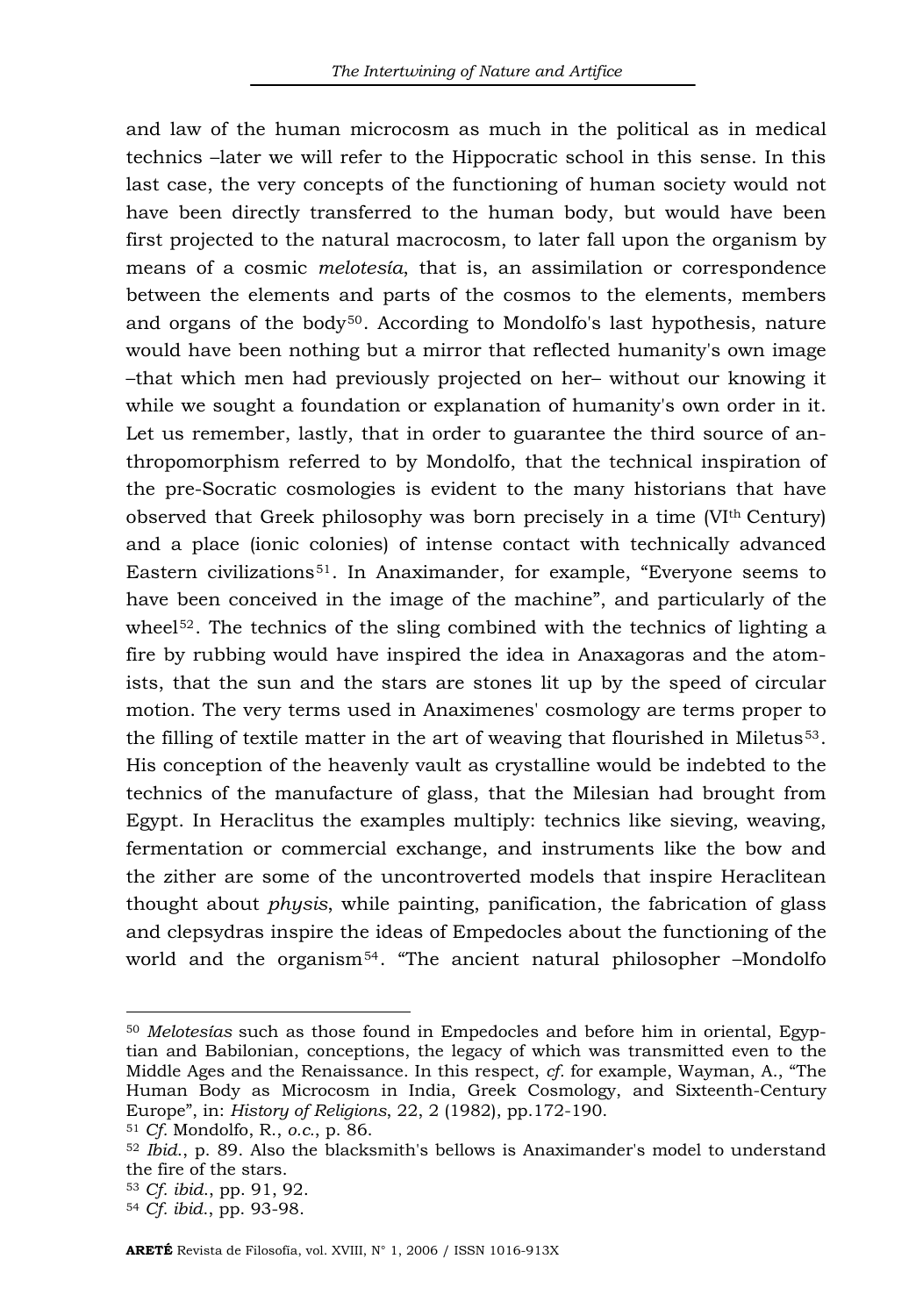sums up– attempts an interpretation of the changes that take place in nature, in the light of the changes that the man of that time was able to [technically] realize"[55](#page-13-0).

Apparently, Aristotle with his concepts of form and finality – extrapolated from the artifact–, as much as the first "philosophers of nature" and their mythic, legal and especially technical inspiration, painted without knowing it, a too human picture of nature. By means of an overview of the fate of ancient notions like cause or finality in modernity, Merleau-Ponty shows in his later courses that if the anthropomorphism of the ancients is perhaps unconscious, the anthropomorphism of the moderns is, on the other hand, explicit –since Descartes proposes to consider the physical world as a great machine, that is, by analogy to a human construction– and culminates, moreover, with the restoration of the teleologism of enlightened Kantian humanism in a monumental anthropocentric affirmation. According to Merleau-Ponty, the general features that characterize the ancient conceptions of nature –dynamism, teleology, the Aristotelian qualitative definitions of "natural places", the human located as part of nature in the Stoic pronouncements– will be radically transformed at the beginning of modernity when the idea of nature as "a totally external being, made of ex-ternal parts, external to man and to itself, as a pure object" takes shape<sup>[56](#page-13-1)</sup>. The rupture that takes place in modernity would be indebted to that judaeo-christian tradition and its notions of creation and infinite, by means of which order and teleology, immanent in nature for the Greeks, shift towards a transcendent creator God. Thus nature can be seen for the first time as a homogeneous totality (devoid of qualitatively distinguishable places) and made of parts external to each other that maintain purely causal relations between themselves[57](#page-13-2). Merleau-Ponty recognizes in Descartes the way in which all the ancient marks are revised: nature "loses its interior" to take on "the external realization of a rationality that is in God" and "finality becomes a notion without use", since it is possible to describe nature by means of purely mechanical and causal notions. More accurately, finality is no longer immanent to it but has been "sublimated" in divine transcendence: teleology is not simply abolished but rather "stoops" and concentrates in one point, not at the end of a natural movement as in Aristotle, but in the moment of creation. Now the form of nature is found contained in the creative intention of a divine artisan, but can be explained

<span id="page-13-0"></span><sup>55</sup> The terms are Farrington's (*El carácter de la primitiva ciencia griega*), quoted by Mondolfo en: *o.c.*, p. 105.<br><sup>56</sup> *N*, p. 25.<br><sup>57</sup> In the restricted sense of "efficient cause".

<span id="page-13-1"></span>

<span id="page-13-2"></span>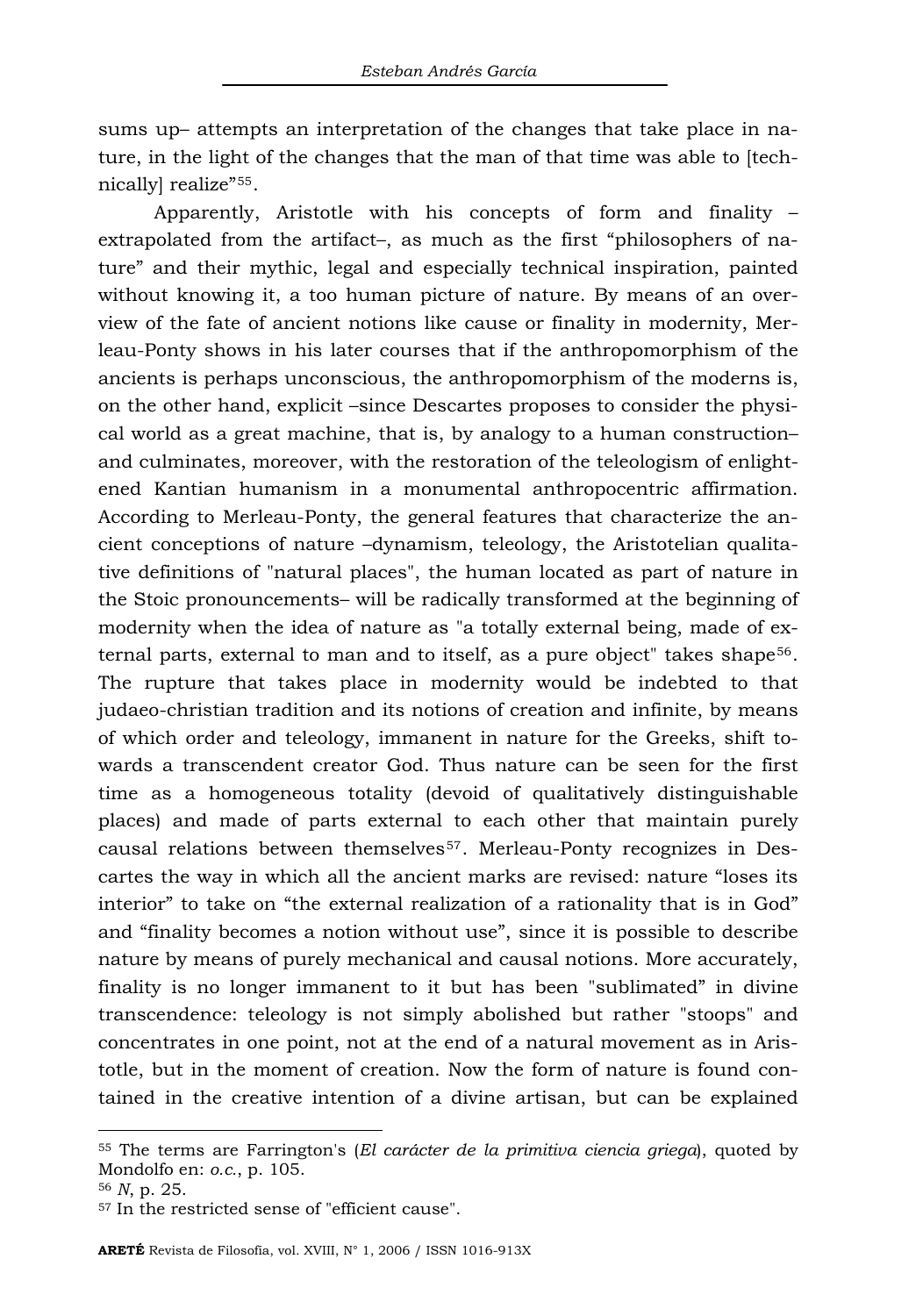without appeal to him, since human thought possesses in itself the – basically mathematical– "manual of instructions" that governs a *priori* the functioning of all that exists.

The fact that nature is conceived explicitly as a mechanism in modernity, weakens the idea of the natural as not-constructed that Merleau-Ponty found in Antiquity, constituting a symptom of the exacerbation of artificialism and anthropomorphism. Human being, on the other hand, is no longer integrated and intertwined with nature as in the Stoic perspective but its essence is thought as a substance separate from the *res extensa*, the universal machine that includes its own body: "it is manifest hat I am in truth distinct from my body and that I can exist without it", says Descartes in his *Metaphysical Meditations*[58](#page-14-0). Modern anatomic-physiological research is coherent with this Cartesian dualism that places the body next to the *res extensa* and subjects it to a closed causality: the body is now properly a machine whose parts anatomy and whose functioning physiology will study. Plato (*Timaeus*) had already compared the movement of vertebrates with hinges and pivots, and Aristotle (*De Motu Animalium*) had outlined a clear parallel between the organs of movement and the parts of machines in his time, such as the arm of a catapult hurling a projectile. But just as it was evident in these machines that their functioning needs a source of energy (human strength in this case), so also for Aristotle the body needed to be linked to his *psyché* as a principle of movement. Descartes' time knows other machines –clocks, watermills, Church organs and hydraulic automatons– that only need the intervention of a force to build them and make them function, to later give the impression of functioning by themselves even if only for a limited time. The image of the machine that can function by itself was necessary –the automaton– to conceive the body as a closed causal totality. Baglivi's *Praxis Medica* (1696) includes in the body-machine –apart from tweezers (teeth), hydraulic tubes (vascular system), cables and chords (muscular system)– at the very beginning of movement as one more part, a *pump*: the heart<sup>[59](#page-14-1)</sup>.

<span id="page-14-0"></span><sup>58</sup> Descartes, R., *Meditaciones metafísicas*, translation by A. R. Huescar, Buenos Aires: Aguilar, 1989, p. 211.

<span id="page-14-1"></span><sup>59</sup> *Cf.* Canguilhem, Georges, "Máquina y organismo", in: *El conocimiento de la vida*, Barcelona: Anagrama, 1976, pp. 117-149. Merleau-Ponty observes that this reduction of nature to machine is not performed without residue or contradictions in Descartes himself, and that is why the philosopher acknowledges "two Cartesian inspirations" that alternate. The double source can be seen in the detoured path of the *Metaphysical*, that changes sense after the third. Thus in the last meditation it is claimed, for instance, that "I am not only present in my body as the sailor in the ship, but I am connected so intimately with it, as if mixed in together in such a way that I form a totality with it" (Descartes, R., *o.c.*, pp. 214, 215). There would be in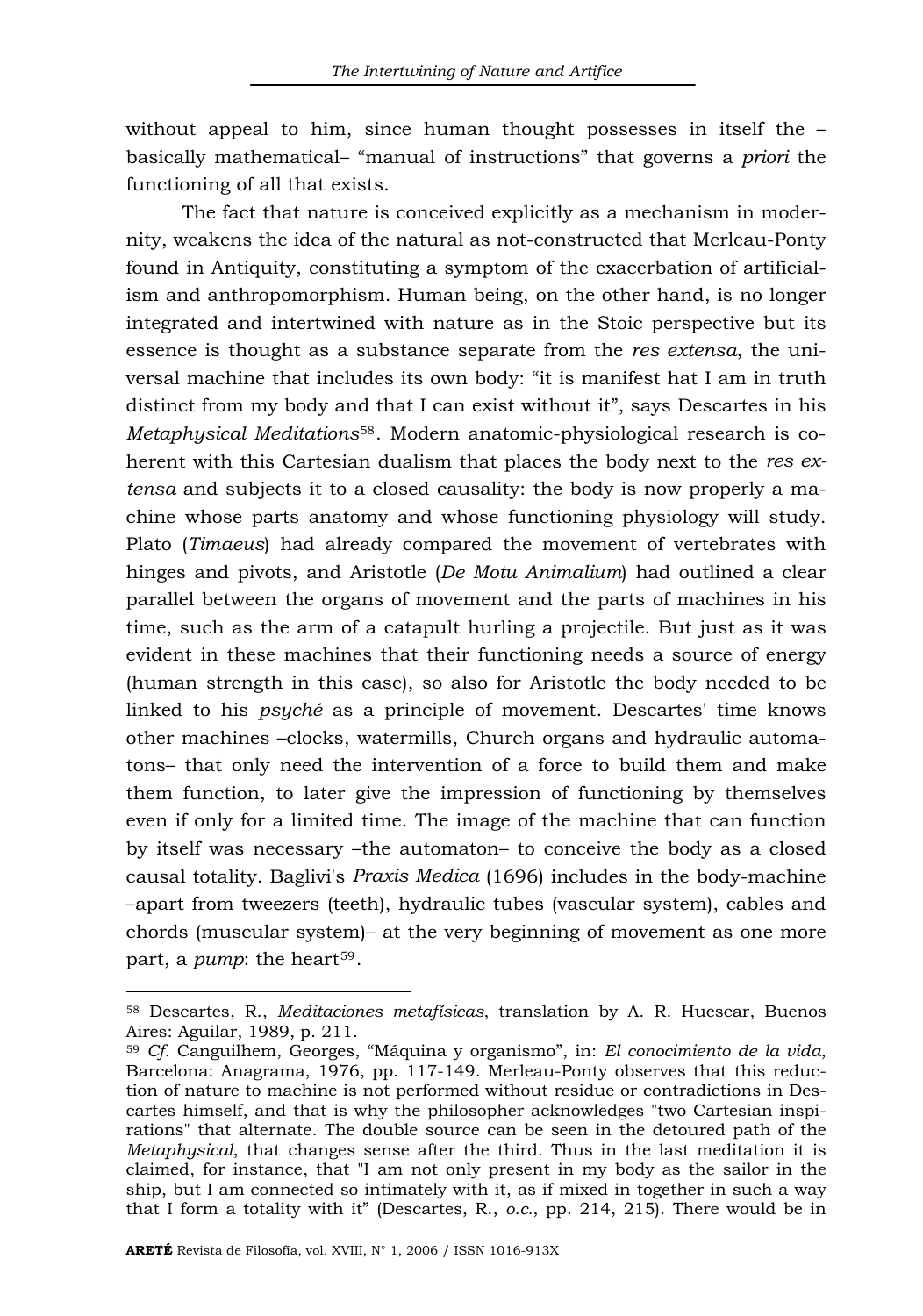In the second part of the *Critique of Judgment*, Kant asks himself if in fact the organism and nature in general can be described by means of relations of causality and compared to mechanisms, as Descartes thought. Kant observes there that the organism manifests at the same time a "progressive causality" and a "regressive causality": the whole is a product of the parts, but the parts depend on the whole for their functioning and existence. This last causality (which operates from the whole to the parts) is only conceived in analogy with intelligent design: it is as if the heart, the lungs, etc. had been designed and placed there "on purpose" for the sake of the perfect performances of a particular type of mechanism that could not function without each of these organs in interrelation. According to Kant, we cannot *know* that it has been thus but, insofar as our scientific knowledge must be guided by our aspiration to reason, we must investigate an organism *as if* it had been constructed intelligently. This means to integrate again teleology with causal inquiry, as a regulative principle that guides empirical research: "the concept of the finality of nature … counts as neces-sary for our human judgment as if it were an objective principle<sup>"[60](#page-15-0)</sup>. Now then, if in the case of the organism it seems easy to think the parts in terms of the whole, since we have a specific idea of the whole (such and such organs suit that kind of organism), it is harder to do the same in the case of the non-encompassable totality of nature. Kant's "solution" to this enigma – or his way of *escaping* from this strangeness– is the following: given our human aspiration to reason, we must think the totality of nature teleologically, and to that effect the only option is to consider one part of nature as exceeding nature, as extra-natural, *anti-physis* or final-end (*Endzweck*).

It is, of course, rational humanity that shows up in Kant´s argument to take over this vacant role. Kant is aware that it is more difficult to find sense (*telos* or function) in the organization of nature broadly considered than in a particular organism, and his defense against this displacement into senselessness is to place in human rationality the ultimate meaning of the whole natural display. Kantianism, as Merleau-Ponty sums it up, ultimately represents "a humanist thought. Man reintroduces the concept of finalized Nature, despite the Cartesian reduction. But it is about nothing more than human finality"[61](#page-15-1).

Descartes, according to Merleau-Ponty, an "unstable agreement" between "the distinction that the understanding makes between body and soul, and on the other side, its subtantial union" (*N*, pp. 34, 35).<br><sup>60</sup> Kant, Immanuel, *Crítica del juicio*, translated by Manuel G. Morente, Madrid: Es-

<span id="page-15-0"></span>pasa Calpe, 1977, p. 384.

<span id="page-15-1"></span><sup>61</sup> *N*, p. 47.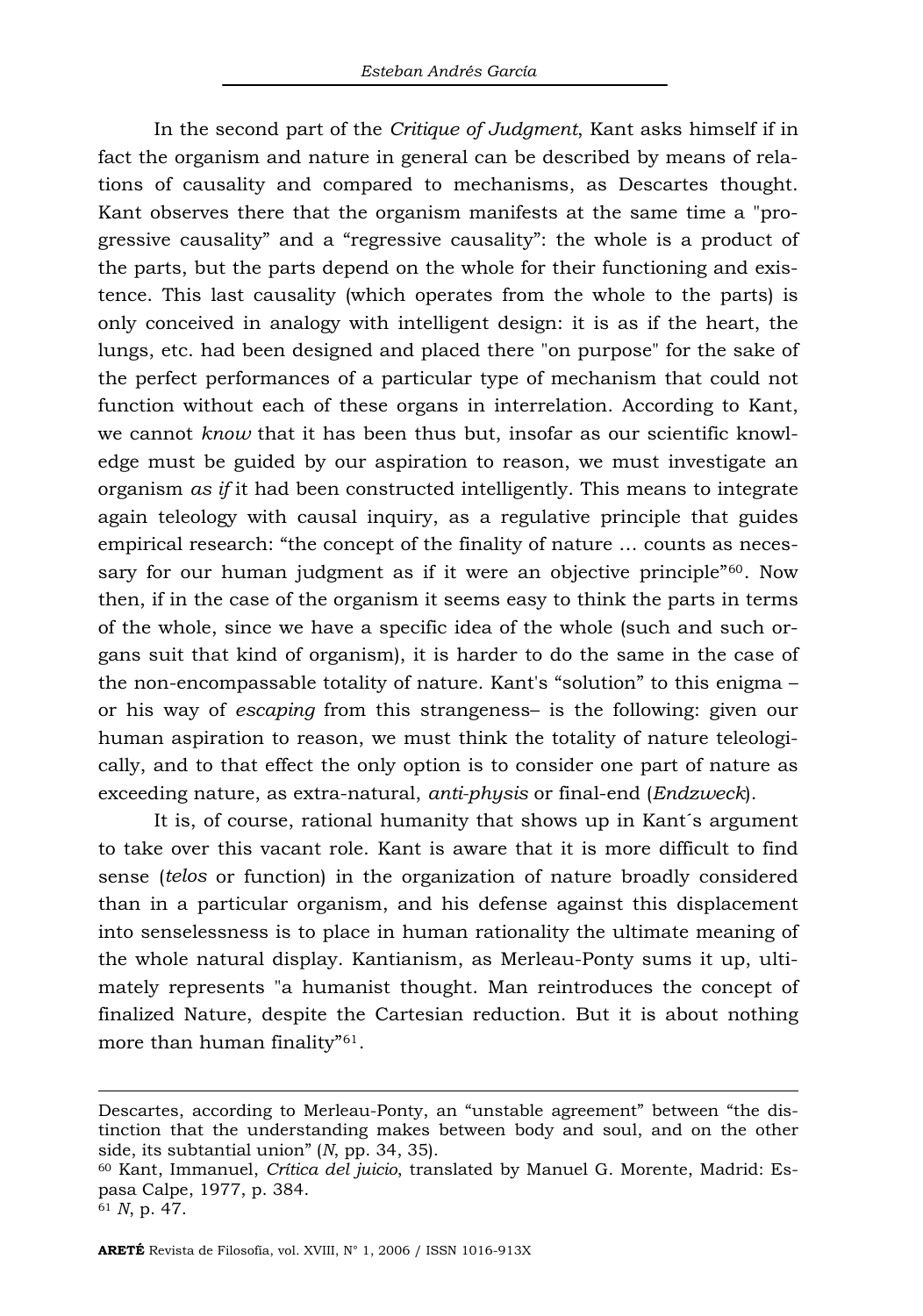What this merleaupontian story of the notion of nature shows is always the reduction of the dynamism and mystery of nature to an artificial model –i.e., proper to the artifact– to man's measure. The resulting diagnostic seems close to that Adorno and Horkheimer had anticipated in their *Dialectic of the Enlightenment*: modern thought has simply exacerbated the same movement of reduction and mastery of the strangeness and natural alterity that was implicit in the origins of reason<sup>[62](#page-16-0)</sup>. It is precisely against this subjection of nature to reason and humanity, and particularly against the rational subjugation of nature that pulsates behind the humanist project of the Enlightenment, that the romantic concept of nature arose, attending to the "resistence" of nature against the human. Nature is, for Schelling "a savage or destructive force" and, according to the same philosopher, the thinkers of the XVIII century, in their laudable effort towards *Aufklärung*, dissolved everything in thought and dissolved... this barbarous principle, fountain of all greatness and beauty"[63](#page-16-1). Merleau-Ponty harks back to this romantic intuition when he writes that "this *erste Natur* is the fundamental material of all life and of all that exists... a barbarous principle that we can overcome but without ever being able to dispense with it"[64](#page-16-2).

According to the interpretation we have outlined, philosophical modernity in its "mechanicistic" as much as "technological" approaches to nature would have only extended and made explicit the same anthropomorphism that secretely animated the Greek philosophers of nature. On this point, however, we will attempt to invert our argument to give room to the idea that the technical instrument –implicit and explicit model of ancient and modern nature, respectively– can be considered originally, in its turn, as a product of nature. The claim that human technics continues and imitates nature and that a utensil is an extension of the sensible and motional capacities of a natural organism –a sort of prothesis–, was presented contemporaneously in many ways and in the context of various disciplines. We find it expressed, for example, in the writings of S. Freud, G. Canguilhem, M. Merleau-Ponty<sup>[65](#page-16-3)</sup>, A. Leroi-Gourhan and M. McLuhan<sup>[66](#page-16-4)</sup>, even if it goes

<span id="page-16-4"></span><span id="page-16-0"></span> $62$  "Thought emerged under the sign of liberation from terrible nature, which in the end was entirely subjugated" (Horkheimer, M. and T.W. Adorno, *Dialéctica de la Ilustración*, translated by J.J. Sánchez, Valladolid: Trotta, p. 151). In this respect, *cf.* Our paper, "Corporalidad y sexualidad en la teoría crítica", in: Martínez Ruiz, C. y S. Sánchez (eds.), *Naturaleza, significado, experiencia: hacia una reconstrucción de la* 

<span id="page-16-2"></span><span id="page-16-1"></span><sup>&</sup>lt;sup>63</sup> Schelling, Friedrich von, *Exposé de l'empirisme philosophique*, cited in: *N*, p. 62.<br><sup>64</sup> *N*, p. 62.<br><sup>65</sup> "To become habituated to a hat, a car or a walking stick is... to make them par-

<span id="page-16-3"></span>ticipate in the bulkyness of our body. Habit expresses the power we have to dilate our being-in the world … Adding on new instruments" (*FP*, p. 161).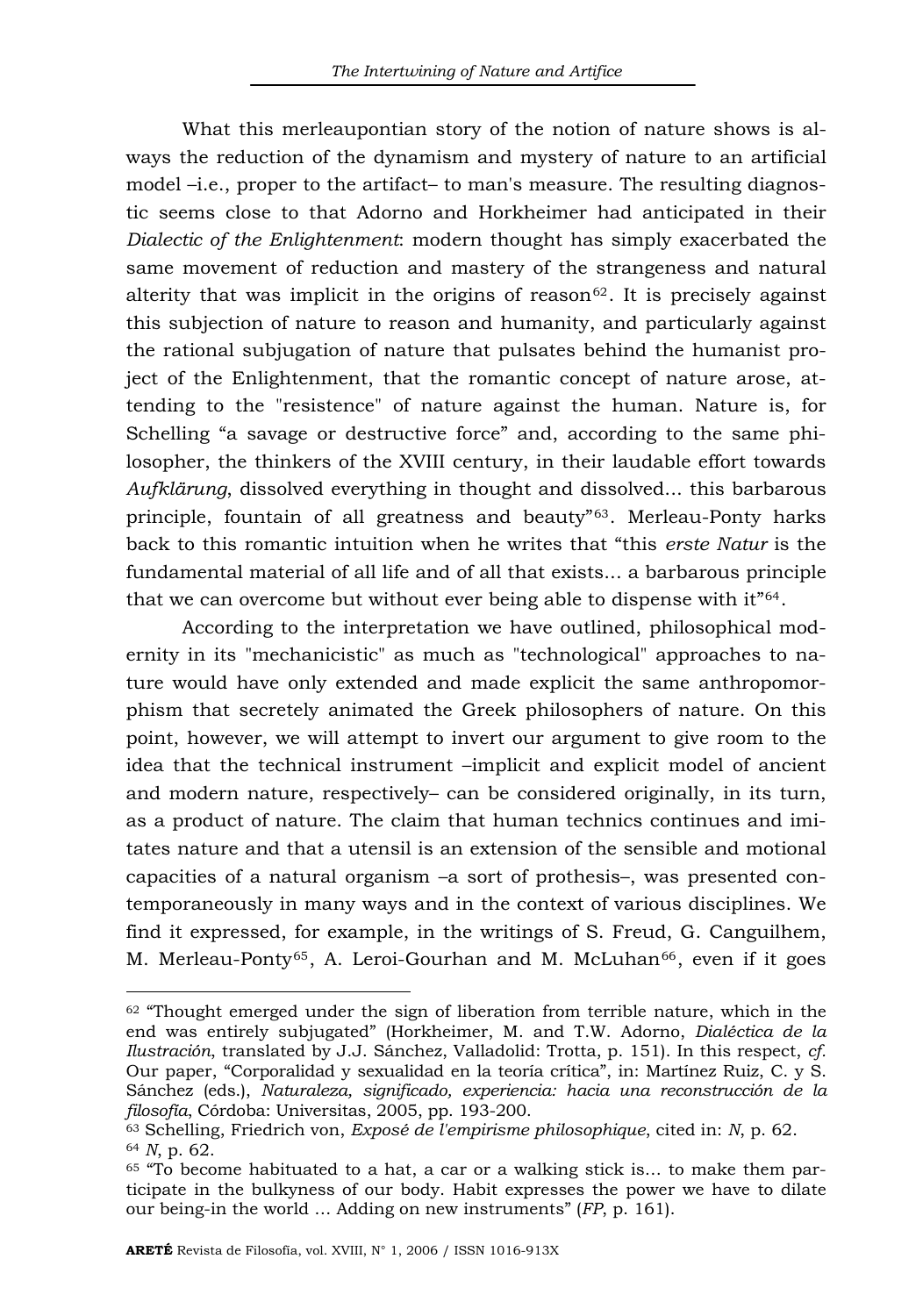back at least to Aristotle and the Hippocratic theoreticians. Aristotle (*Physics*, II, 199a) claims that "generally, handicrafts either execute what nature cannot, or else imitate it"[67](#page-17-0). After more than twenty centuries of technical development Freud expresses a similar intuition when he asserts that "with tools man perfects his organs –locomotive as much as sensory… Thanks to the ship and the plane, neither water nor air manage to limit his movements. With lenses he corrects the defects of his crystalline lens and with the telescope he contemplates the farthest distances". By means of the technical surpassing of his organic limits man has come to be, in Freud's happy definition, "a god with protheses"<sup>[68](#page-17-1)</sup>. This interpretation of technical experience as an extension of the natural functions of the body acquires a sort of empirical confirmation in contemporary paleonthological research<sup>[69](#page-17-2)</sup>. The reconstruction of technical evolution since prehistory carried out by A. Leroi-Gourhan shows that technical development followed the course of a progressive externalization of the the motor and sensible faculties first immanent to the body. Technical evolution can be considered in this sense a prolongation of biological evolution: "all human evolution comes together in displacing outside of men, what in the animal world responds to a specific adaptation… The tool is seen to literally emerge from the primate's tooth and nail, without anything marking the decisive break in the gesture"[70](#page-17-3). Evolutionary biology, in fact does no longer dispense with technics as a fact of biological interest, since the appearance of the tool effectively determined the evolution of the primate's body by means of the atrophy of the organs that were technically "externalized". As D. Dennett brilliantly points out, since the clothing and the technical instruments are technical parts of its "amplified phenotype", "to represent the *Homo sapiens* naked in an illustrated encyclopaedia of zoology has the same sense as representing the *Ursus arctus* –the black bear– riding on a bicycle dressed as a clown"[71](#page-17-4).

<sup>66</sup> *Cf.* McLuhan, Marshall, *The Understanding of Media as an Extension of Man*, México: Diana, 1980.

<span id="page-17-1"></span><span id="page-17-0"></span><sup>&</sup>lt;sup>67</sup> Aristotle, *Physique I-IV*, p. 77.<br><sup>68</sup> Freud, S., "El malestar en la cultura", in: *Obras completas*, translated by L. López-<br>Ballesteros and de Torres, Buenos Aires: Hyspamérica, 1993, vol. XVII, pp. 3003ff.

<span id="page-17-2"></span> $69$  I have referred critically to certain limitation of this prosthetic understanding of technics not considered here in: "The Tool as an Extension of the Body: The Technological Illusion", in: *Outis. Publication of the Society for Phenomenology and Media*, II (2004), pp. 49-55.

<span id="page-17-3"></span><sup>70</sup> Leroi-Gourhan, A., *Le geste et la parole. Technique et langage*, París: A. Michel, 1964, ch. VIII.

<span id="page-17-4"></span><sup>71</sup> Dennett, Daniel, *La conciencia explicada. Una teoría interdisciplinar*, Barcelona: Paidós, 1995, p. 427.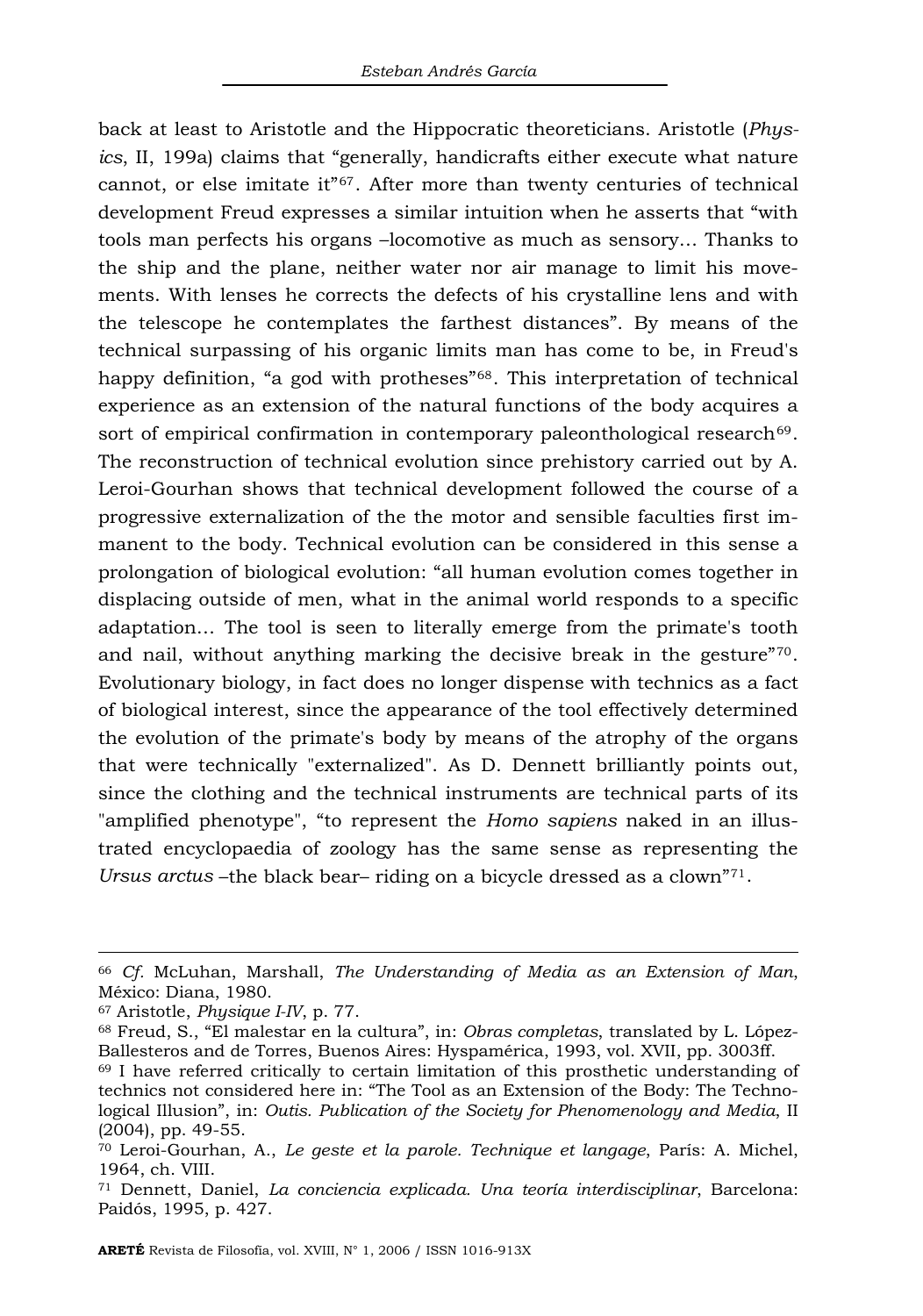Now, if tools and machines can be seen as extensions of the natural behaviors of living organisms, then to approach the research into bodies as machines means simply to research bodies as bodies, and there is no deficiency at all in the mechanicist consideration of the body and nature. Perhaps, as has been affirmed by Georges Canguilhem, we are dealing with "a tautology, because machines can be... taken as the organs of the human species. A tool, a machine is an organ and organs are tools or machines"<sup>[72](#page-18-0)</sup>. However, the French epistemologist reminds us that the appearance of a *tautology* masks what is in truth a *series* that had its first term in the body and, ultimately, in nature. The tool and the machine certainly extend or replicate an aspect or *mode of behaviour* of a body, but to explain the living body as a mechanism is to invert the terms and to impoverish our vision, because a body is surely something more than, and something distinct from, a mechanism. The functional polyvalence of the organs, the mysteries of embryology and the wonderful processes of celular regeneration remind us that in contemporary biology, as Spinoza already claimed, "nobody has determined until now what the body can do"[73](#page-18-1).

We have turned our initial argument around when we observed that even if it were true that nature has always been thought on the basis of what is constructed by man, it is no less true that human tools and artifacts can themselves be seen as extensions and imitations of the functioning of the natural beings that we are –of the behaviors, the sensory and motor capacities of our bodies. If that is so, then understanding nature on the basis of human creations is to understand nature on the basis of itself and our categories remain relatively justified in their application to nature because they proceed ultimately from her: the circle seems to close. We find this type of complex circular reasoning at work in the ancient Hippocratic treatise *On the diet* to justify knowledge of the body: "Men do not know how to observe the invisible on the basis of the visible. Because they use techniques similar to those of nature and ignore it. The providence of the gods has taught them to imitate their own functions … ignoring what they imitate"[74](#page-18-2). A translation picked up by Mondolfo underscores more explicitly

l

<span id="page-18-1"></span><span id="page-18-0"></span><sup>72</sup> Canguilhem, Georges, *o.c.*, p. 134.<br><sup>73</sup> Spinoza, B., *Ética*, translated by A. Rodríguez Bachiller, Buenos Aires: Aguilar, 1980, Part III, Prop. II, Escolio, p. 165. For Canguilhem (in *o.c.*) the need of an alternative investigation of the body beyond mechanicism is derived from this, and the complementary development of this new understanding of the being of the tool and of the machine: in his terms, it is necessary to develop an "organology" of technics.

<span id="page-18-2"></span><sup>74</sup> Hippocrates, *Sobre la dieta*, translated by Carlos García Gual, in: *Juramento Hipocrático. Tratados Médicos*, Madrid: Gredos, 1995, p. 199. In fact, also Aristotle seems to have this circular reasoning in mind as a possible justification for his teleological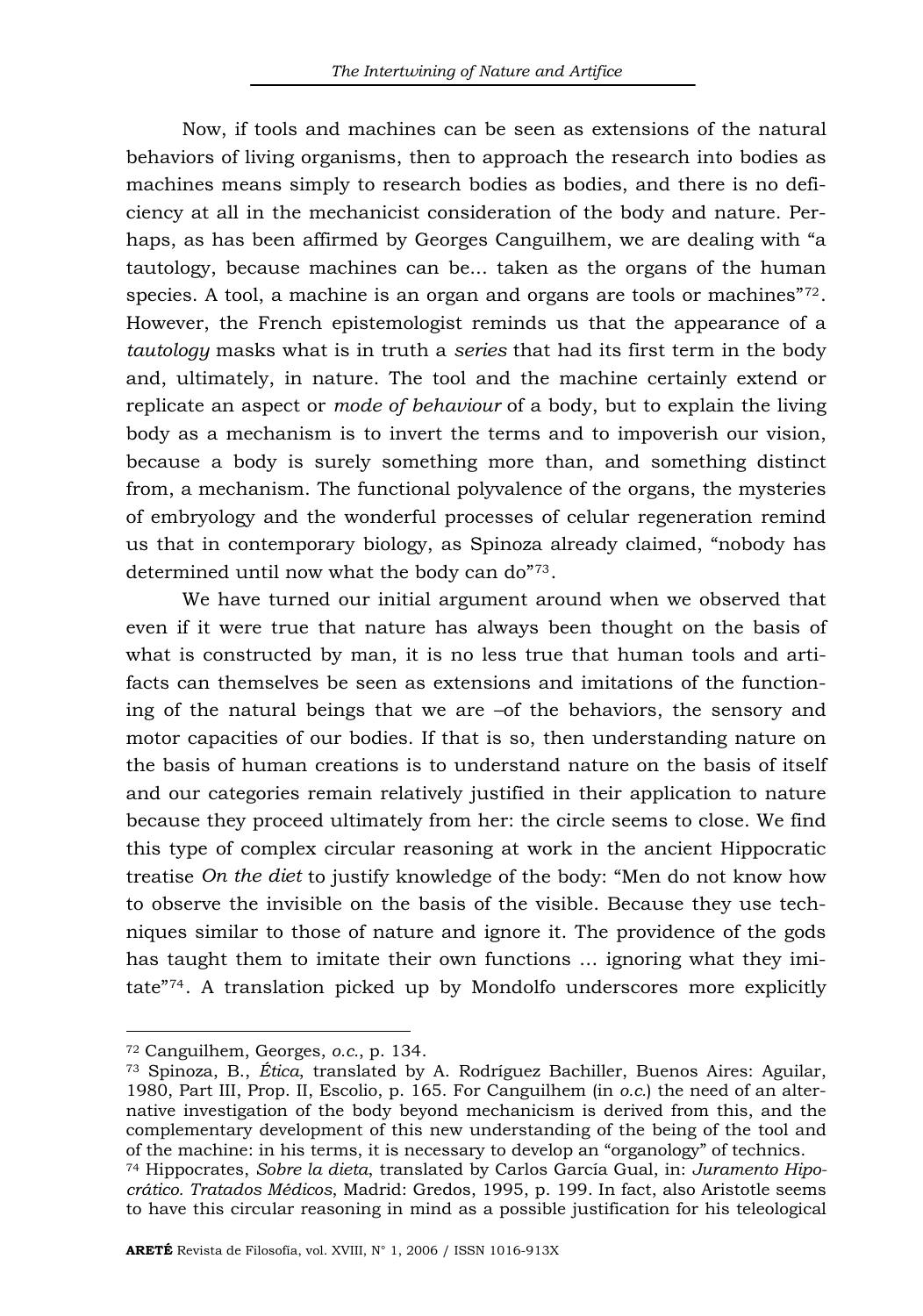and clearly the sense that interests us: "the gods taught men to imitate the functions of their organisms in technics... [and for that reason] their technics look like human physiological processes; but men do not know it"[75](#page-19-0). The Hippocratic author not only affirms that in his treatise he applies analogies between the human technics and the "functioning" of the body and nature –something that, as we have seen, the ancient philosophers of nature never failed to do tacitly; but if he does it, it is justifiedly, since these technics are nothing more that imitations of nature even if men don't know it. Human technics are "copies of life and nature"[76](#page-19-1) and for that reason we can know, on the basis of their being familiar to us and visible, how what is most difficult to observe functions: "the invisible", life and nature. If, for example, the potter's wheel serves fo explain how the universe's rotation produces a great diversity of beings with the same materials, it is only because in the first place –the hippocratic thinker asserts– the wheel "imitates the universe"[77](#page-19-2). Now, since we first know the movement of the wheel and know what it is that it imitates, we can extend our knowlede of it to the world without the epistemological priority of our technical knowledge taking away the ontological priority of nature.

It is perhaps in this sense that Merleau-Ponty affirmed that the ancients possessed the key to this "primordial" notion of nature that their philosophy sought: because even if his natural explanations were antropomorphic –and it is not possible to completely disengage from anthropomorphism– they were not anthropomorphic for that reason. ¿How are *physis* and *nomos*, *physis* and *techné*, nature and what is established and constructed by man connected? There seems to be no better exegete of the answer that is proposed by Merleau-Ponty's philosophy than the Hippocratic thinker. The two terms differ from each other as the visible –insofar as known because fabricated by man– is distinguished from the invisible –the mystery of nature, what is not fabricated or instituted by man. But insofar as the fabricated imitates nature without knowing it and develops from the ground of nature, the two terms are not opposed but are intertwined, and it is for that reason that the Hippocratic author affirms that "everything [nature and technics] is similar while different, convergent while divergent, dialogical while not entering into dialogue, possessed of reason while being irrational. Opposed in the mode of being of things here and there, agreeing

definition of nature in the context of his passage in *Physica*, II, 199a, cited above (note 23).

<span id="page-19-0"></span><sup>75</sup> Mondolfo, R., *o.c.*, p. 103. 76 Hippocrates, *o.c.*, p. 200. 77 *Ibid*., pp. 203, 204.

<span id="page-19-1"></span>

<span id="page-19-2"></span>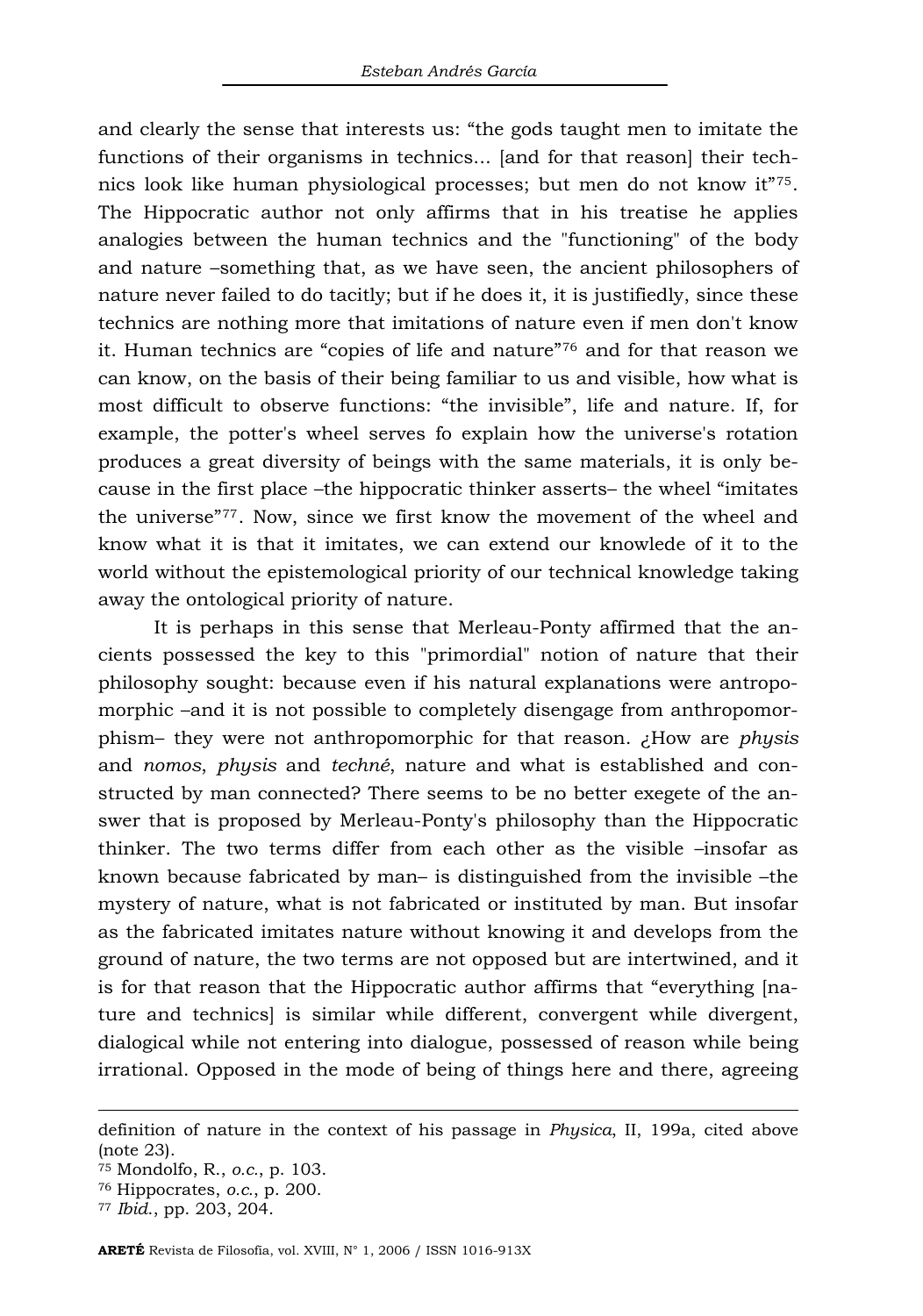with each other (concertándose). Because convention and nature … do not agree while agreeing."[78](#page-20-0). The paradoxical adjective of "possessed of reason while irrational" turns out to be a good paraphrasing of that other sentence by Merleau-Ponty with which we started this paper: *est nature ce qui a un sens, sans que ce sens ait été posé par la pensée*. Nature, even appearing to be "irrational" in contrast with human undestanding, possesses a *logos* of its own that shows itself to us and escapes us in a similar way in which – according to the hippocratic author– "the stomach lacks understanding, but with it we understand that we are thirsty or hungry"[79](#page-20-1). There is a sort of "operating intelligence" in nature that has not been put there by man, insofar as it evidently differs from the clear and distinct rationality of our thinking, but that predates us and in which our own intelligence rests.

Previously we reconstructed R. Mondolfo's thesis appealing to a specular metaphor: ancient nature revealed itself in its analysis as an unconscious human mirror. But it is in the first place humanity that mirrors nature –insofar as its technical behaviors don't but imitate and extend it–, the situation of man with respect to nature is better expressed, as Merleau-Ponty does in *The visible and the invisible*, in terms of "two mirrors that find themselves one in front of the other", from which "two indefinite series of images embedded within each other that do not really belong to either of the two surfaces, since each is just a replica of the other, so that they con-stitute a pair, a pair that is more real than each one of them"<sup>[80](#page-20-2)</sup>. It is not possible, in sum, to prevent definitively against any type of anthropomorphism in thinking about nature –of finding order, structure, finality, cause, function, reason and sense– and it is not even necessary, since if we project human and technical categories on nature, it is also because man and his techniques are ultimately products of nature, which validates in some measure our "projection". But, on the other hand, if this relative justification is based on the fact that we are part of nature, that is, product of a process that transcends us, then we must continue heeding the warning made by ancient romantics, to include in our characterization of nature its opacity, its resistance, its excess with respect to the human, its "ground" and "globalizing"character. It is not just about defining nature as a teleo-

<span id="page-20-2"></span>

<span id="page-20-1"></span><span id="page-20-0"></span><sup>&</sup>lt;sup>78</sup> *Ibid.*<br><sup>79</sup> *Ibid.*, p. 201.<br><sup>80</sup> Merleau-Ponty, M., *Lo visible y lo invisible*, translated by J. Escudé, Barcelona: Seix Barral, 1970, p. 173. Roberto J. Walton develops the implications of this merleaupontyan image in "La tradición moderna y la crítica de la relación especular con la naturaleza en otras formas de escribir filosofía", in: Cristin, Renato (ed.), *Razón y subjetividad. Después del postmodernismo*, Buenos Aires: Almagesto, 1998, pp. 79- 105.